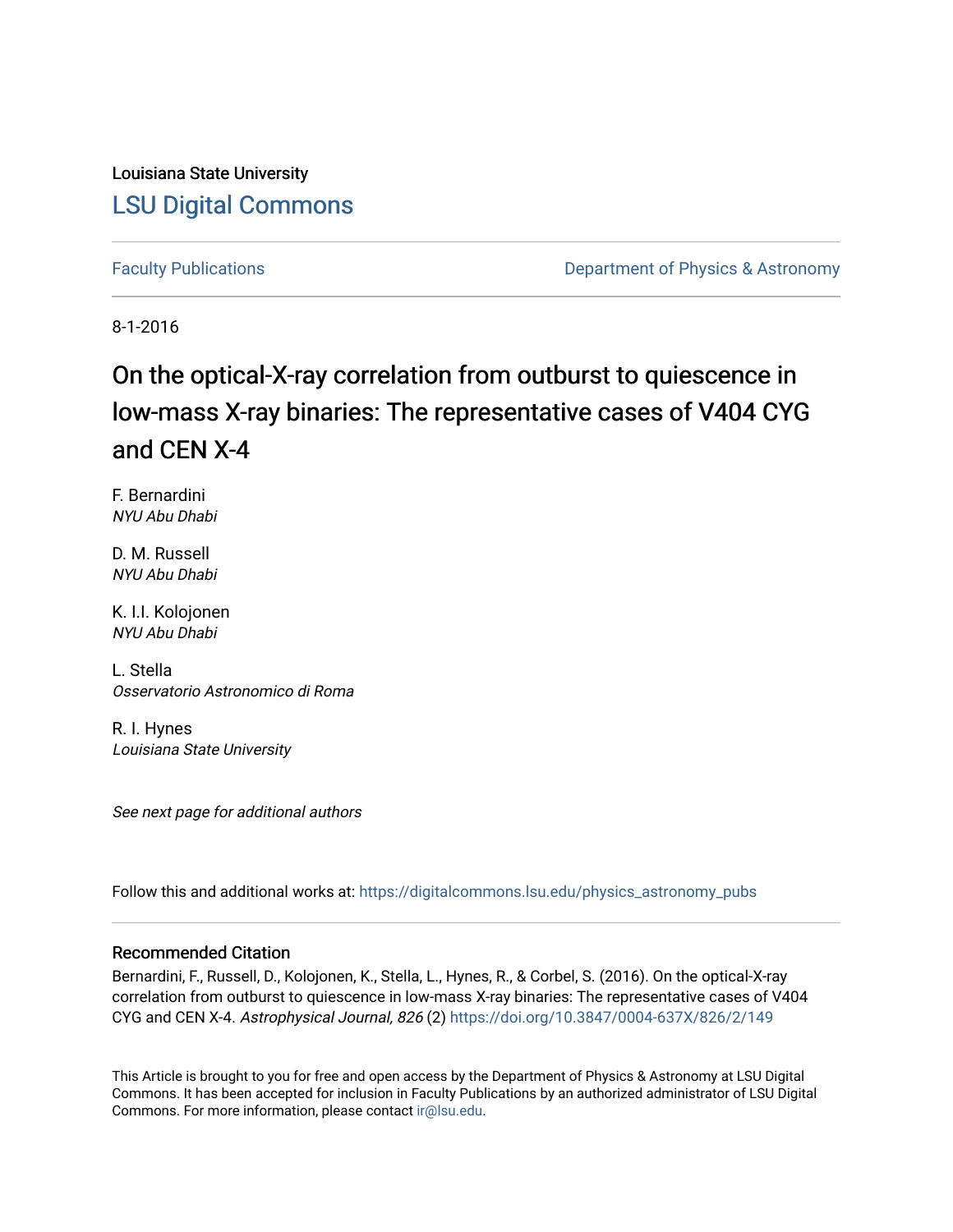# Authors

F. Bernardini, D. M. Russell, K. I.I. Kolojonen, L. Stella, R. I. Hynes, and S. Corbel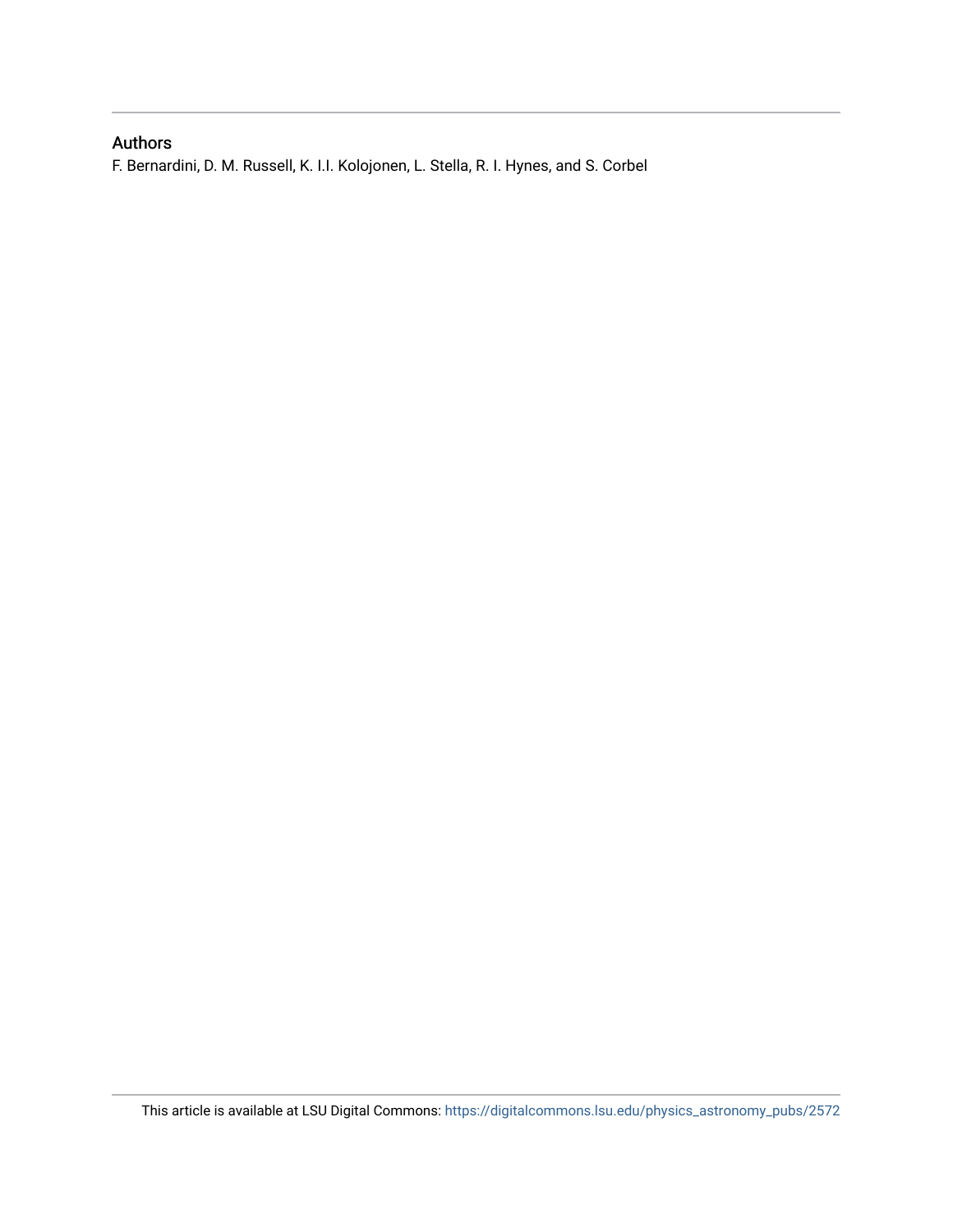# ON THE OPTICAL – X-RAY CORRELATION FROM OUTBURST TO QUIESCENCE IN LOW MASS X-RAY BINARIES: THE REPRESENTATIVE CASES OF V404 CYG AND CEN X-4

F. Bernardini  $^1$ , D.M. Russell  $^1$ , K. Koljonen $^1$ , L. Stella $^2$ , R.I. Hynes $^3$ , and S. Corbel  $^4$ <sup>1</sup>New York University Abu Dhabi, P.O. Box 129188, Abu Dhabi, United Arab Emirates;bernardini@nyu.edu

<sup>2</sup>INAF - Osservatorio astronomico di Roma, Via Frascati 44, Monteporzio I-00040, Catone (Roma), Italy

<sup>3</sup>Department of Physics and Astronomy, Louisiana State University, 202 Nicholson Hall, Tower Drive, Baton Rouge, LA 70803, USA and

<sup>4</sup>Laboratoire AIM (CEA/IRFU - CNRS/INSU - Université Paris Diderot), CEA DSM/IRFU/SAp, F-91191 Gif-sur-Yvette, France

*Draft version April 28, 2016*

#### ABSTRACT

Low mass X-ray binaries (LMXBs) show evidence of a global correlation of debated origin between X-ray and optical luminosity. We study for the first time this correlation in two transient LMXBs, the black hole V404 Cyg and the neutron star Cen X-4, over 6 orders of magnitude in X-ray luminosity, from outburst to quiescence. After subtracting the contribution from the companion star, the Cen X-4 data can be described by a single power law correlation of the form  $L_{opt} \propto L_X^{0.44}$ , consistent with disk reprocessing. We find a similar correlation slope for V404 Cyg in quiescence (0.46) and a steeper one (0.56) in the outburst hard state of 1989. However, V404 Cyg is about 160–280 times optically brighter, at a given 3–9 keV X-ray luminosity, compared to Cen X-4. This ratio is a factor of 10 smaller in quiescence, where the normalization of the V404 Cyg correlation also changes. Once the bolometric X-ray emission is considered and the known main differences between V404 Cyg and Cen X-4 are taken into account (a larger compact object mass, accretion disk size, and the presence of a strong jet contribution in the hard state for the black hole system) the two systems lie on the same correlation. In V404 Cyg, the jet dominates spectrally at optical-infrared frequencies during the hard state, but makes a negligible contribution in quiescence, which may account for the change in its correlation slope and normalization. These results provide a benchmark to compare with data from the 2015 outburst of V404 Cyg and, potentially, other transient LMXBs as well.

*Subject headings:* accretion, accretion disks — black hole physics — stars: black holes: individual (V404 Cyg) — X-rays: binaries, stars: neutron: individual (Cen X-4)

# 1. INTRODUCTION

Low Mass X-ray binaries (LMXBs) are binary systems in which a compact object, a black hole (BH) or a neutron star (NS), accretes matter from a low mass companion. Many LMXBs are transient and alternate long periods of quiescence, lasting up to many decades, where the Xray luminosity is low (of the order of few  $10^{30}$  – few  $10^{33}$ erg/s), with shorter periods of activity called outbursts, lasting weeks to years, where the X-ray emission is much higher (up to  $10^{37} - 10^{38}$  erg/s) and may approach the Eddington limit. The characteristics of the quiescence/outburst cycle are broadly explained by the disk instability model (DIM, see e.g. [Cannizzo 1993;](#page-13-0) [Lasota 2001\)](#page-13-1). Matter from the companion star accumulates in the accretion disk during quiescence, when the X-ray emission is low; then, during outburst, it is accreted towards the compact object and the X-ray luminosity increases by orders of magnitude.

At the beginning and at the end of an outburst, LMXBs are found in the so called low-hard state (see e.g. [Belloni 2010,](#page-13-2) for a review on XB spectral states), where the X-ray spectrum is dominated by a non-thermal power law. The origin of this spectral component, which extends up to the hard X-ray frequencies, is still unclear. It is commonly accepted that it is produced in a hot corona that surrounds the compact object and Compton up-scatters the seed photons emitted by the accretion disk (in the UV and soft X-ray frequencies), or at the base of a compact jet (see [Markoff, Nowak & Wilms 2005,](#page-13-3) and references therein).

[bernardini@nyu.edu](mailto:bernardini@nyu.edu)

In black hole X-ray binaries (BHXBs) the quiescent and low-hard states share similar properties. For example, a steady compact jet is detected in both states and produces a flat or slightly inverted radio spectrum. Quiescence has been long seen as a low-luminosity version of the hard state. However, recent observations suggest that they could be two distinct states. For example, in some cases the BHXB spectra soften toward quiescence, as a result of the steepening of the X-ray power law [\(Plotkin et al. 2015\)](#page-13-4).

The emission processes in the optical-infrared (OIR) and UV bands are still poorly known for LMXBs. Several different, and possibly competing, emission mechanisms are expected to contribute at the relevant frequencies, depending on the source type and spectral state. The spectral energy distribution (SED) of quiescent LMXBs is characterized by an excess in the OIR (up to the UV band), with respect to the emission of the companion star alone. This excess is expected to trace the accretion flow; however, the physical mechanisms producing it and the exact location in the binary where these processes take place are still debated. Optical studies suggest that the excess could be intrinsic emission from a hot inner region of the disk [\(Hynes & Robinson 2012\)](#page-13-5), perhaps due to magnetic reconnections (see e.g. [Hynes et al. 2003](#page-13-6); [Zurita, Casares & Shahbaz 2003\)](#page-13-7), or emission produced by the gravitational energy released by matter close to the circularization radius in BH systems, and by the interaction of the pulsar relativistic wind and the inflowing matter in NS systems [\(Campana & Stella 2000\)](#page-13-8). It could also be produced by X-ray reprocessing from an irradiated disk [\(Cackett et al.](#page-13-9) [2013;](#page-13-9) [Bernardini et al. 2013\)](#page-13-10) or by compact jets whose emission may also extend up to X-ray and  $\gamma$ -ray energies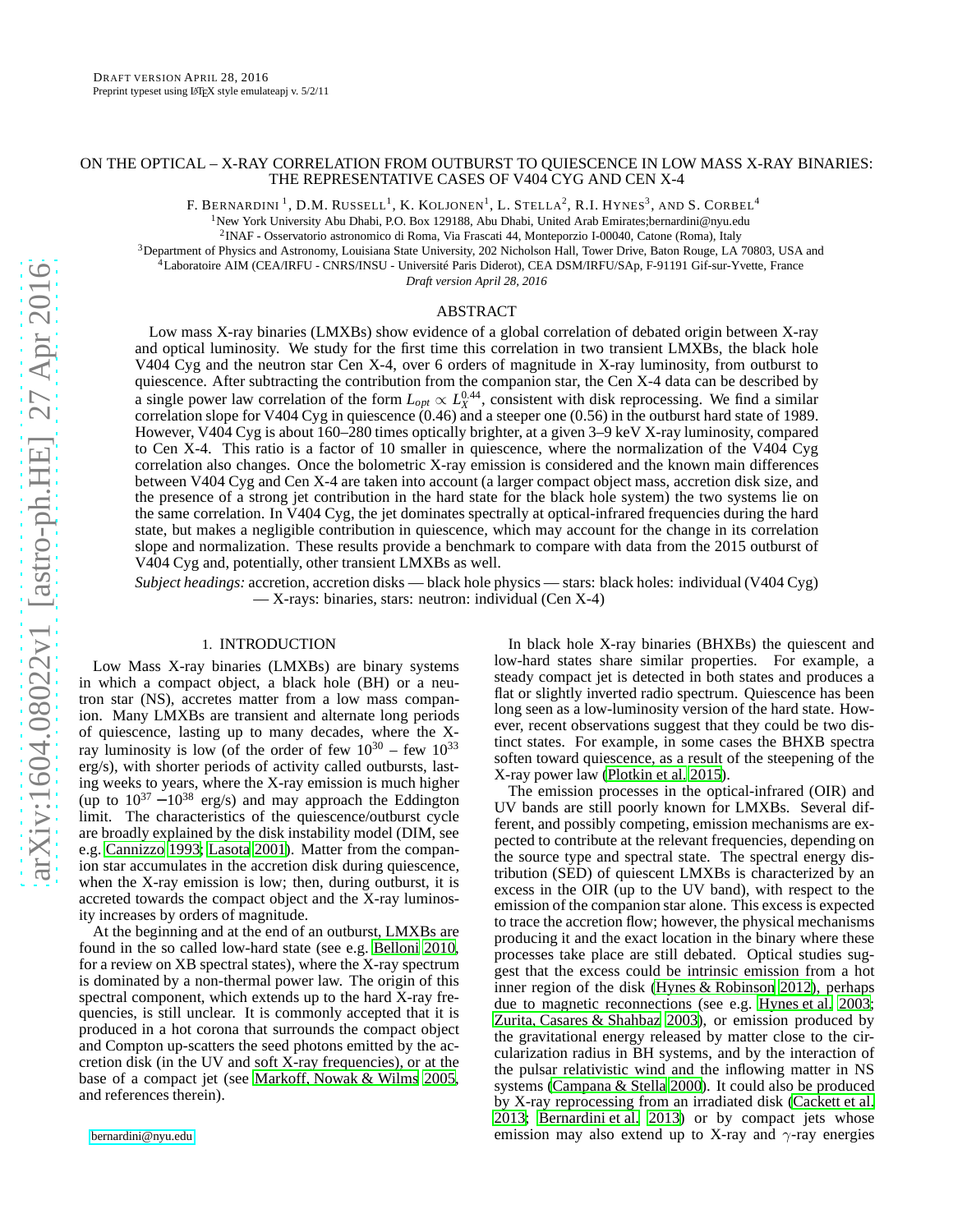(see e.g. [Markoff, Nowak & Wilms 2005](#page-13-3); [Nowak et al. 2011;](#page-13-11) [Pe'er & Markoff 2012;](#page-13-12) [Zdziarski et al. 2014\)](#page-13-13).

In transient LMXBs a fruitful method to understand the origin of the emission at low frequencies (radio, OIR and UV) is to study its correlation with the X-ray emission using simultaneous observations. When comparing radio and X-ray fluxes, a tight power law correlation was found ( $L_R \propto L_X^{0.6-0.7}$ ; [Corbel et al. 2003;](#page-13-14) [Gallo, Fender & Pooley 2003;](#page-13-15) [Gallo et al.](#page-13-16) [2006;](#page-13-16) [Corbel, Koerding & Kaaret 2008](#page-13-17)) suggesting a strong link between radio and X-ray emission, and that the Xray band could be dominated by synchrotron emission from the jet [\(Markoff, Falcke & Fender 2001;](#page-13-18) [Markoff et al. 2003\)](#page-13-19). Later on, a number of outliers departing from the correlation were identified, showing that two independent tracks are present (with slope 0.68 and 0.98; [Gallo, Miller & Fender](#page-13-20) [2012\)](#page-13-20). The origin of these two tracks is still unclear. A similar study was also conducted on NS LMXBs and a radio–X-ray correlation was found with a steeper slope of 1.4. NS are fainter in the radio, for a given X-ray luminosity, compared to BHs [\(Migliari & Fender 2006\)](#page-13-21).

The spectral signature of a synchrotron emitting jet has been found in several BHXBs during quiescence (including V404 Cyg), either at radio [\(Gallo, Fender & Hynes](#page-13-22) [2005;](#page-13-22) [Gallo et al. 2006,](#page-13-16) [2014;](#page-13-23) [Plotkin et al. 2015](#page-13-4)) or infrared [\(Gallo et al. 2007;](#page-13-24) [Gelino, Gelino & Harrison 2010;](#page-13-25) [Shahbaz et al. 2013\)](#page-13-26) frequencies. Although infrared excesses in the broadband spectra have been also interpreted as due to dust or circumbinary emission [\(Muno & Mauerhan 2006\)](#page-13-27), in some cases at least this emission is variable, implying a synchrotron origin [\(Russell et al. 2013](#page-13-28); [Shahbaz et al. 2013\)](#page-13-26). NSXB jets, if they exist in quiescence, are expected to be much fainter than BHXB jets [\(Migliari & Fender 2006\)](#page-13-21), and have only been reported in one quiescent system [\(Baglio et al.](#page-12-0) [2013\)](#page-12-0) and one source at a low (but not quiescent) luminosity [\(Deller et al. 2014](#page-13-29)).

OIR and X-ray studies, including data from the NS system Cen X-4 and the BH system V404 Cyg, have shown that there exists a global correlation with a slope  $0.6 \pm 0.1$  in NSXBs in outburst and BHXBs in the outburst hard state, also extending to quiescence [\(Russell et al. 2006;](#page-13-30) [Russell, Fender & Jonker](#page-13-31) [2007\)](#page-13-31). This suggests that synchrotron emission from the jet can play an important role also at IR and optical frequencies. However, X-ray reprocessing from the disk (see also [van Paradijs & McClintock 1994\)](#page-13-32) and intrinsic emission from a viscously heated disk can also account for the observed correlation, depending on frequency band (optical, NIR) and source type. The exact contribution from different emission processes depends on a number of parameters, including the disk size and the shape of the jet spectrum [\(Russell et al.](#page-13-30) [2006\)](#page-13-30).

In the case of the BH system GX 339-4 in the hard state the optical emission shows a power law correlation with a slope of  $0.44 \pm 0.01$  [\(Coriat et al. 2009](#page-13-33)), while the NIR emission correlates with the X-ray following a broken power law correlation. These authors conclude that the NIR is jet-dominated, while in the optical another component dominates, probably reprocessing in the disk (see also [Homan et al. 2005\)](#page-13-34), and the jet contributes about 40%. In BH system XTE J1817-330 the near-UV flux and the hard X-ray flux show a power law correlation with index 0.5 in the decline from its 2006 outburst up to the return to the low/hard state, suggesting that X-ray reprocessing is the dominating mechanism at near-UV frequency [\(Rykoff et al. 2007](#page-13-35)).

More recent studies show that irradiation and reprocessing play an important role also in quiescence. In the case of the NS Cen X-4, when strictly simultaneous optical/UV and Xray data were used, a short-timescale  $(\leq_d s)$  correlation was found. The shape of this is correlation is a power law with slope close to 0.5 and it was interpreted as X-ray reprocessing from the accretion disk and another extended surface, presumably the companion star [\(Bernardini et al. 2013;](#page-13-10) [Cackett et al.](#page-13-9) [2013\)](#page-13-9). [Hynes et al.](#page-13-36) [\(2004\)](#page-13-36) showed that (see their Fig. 1 and 2) the  $H_{\alpha}$  emission in the BH V404 Cyg in quiescence is positively correlated with the X-ray flux on very short timescales (less than hours, perhaps hundreds of seconds). Moreover, the  $H_{\alpha}$  line is double-peaked implying that it is produced in the disc. The combination of the two results suggests that the excess optical emission is produced by X-ray irradiation and reprocessing in the disc.

However, at present, a detailed study based on simultaneous OIR and X-ray data of a single object from outburst to quiescence is still missing. Moreover, the population of BH systems as a whole is a factor of  $\sim$  20 optically brighter than the NS population at a given X-ray luminosity, both in outburst and quiescence (see Fig. 2 in [Russell et al.](#page-13-30) [2006\)](#page-13-30). For LMXBs in outburst, [Russell et al.](#page-13-30) [\(2006\)](#page-13-30) and [Russell, Fender & Jonker \(2007\)](#page-13-31) considered different possibilities, including the size of the accretion disc, however, the differences that arise when comparing BH and NS systems could not be fully explained.

Only simultaneous multi-frequency campaigns can help in disentangling the competing emission mechanisms. Here we present and compare for the first time the optical – X-ray correlation of a NS system and a BH system over 6 orders of magnitude in X-ray luminosity, from outburst to quiescence. We selected two transient systems, the BH V404 Cyg (also known as GS  $2023 + 338$ ) and the NS Cen X-4 (also known as V822 Cen). They are the only two transients with simultaneous X-ray and optical data both in outburst and quiescence. For a summary of the main binary system parameters see Tab. [1.](#page-4-0)

On 15 June 2015 V404 Cyg entered a new activity period [\(Barthelmy et al. 2015;](#page-13-37) [Barthelmy, Page & Palmer](#page-13-38) [2015\)](#page-13-38). The new outburst started between June 2nd and June 8th, 2015, when a faint optical precursor was detected [\(Bernardini, Russell & Lewis 2015\)](#page-13-39), and it was probably generated by a viscous-thermal instability triggered close to the inner edge of the truncated accretion disk [\(Bernardini et al. 2016\)](#page-13-40). Near the outburst peak, optical variability was detected on timescale of tens of minutes [\(Martí, Luque-Escamilla & García-Hernández 2016\)](#page-13-41). Subseconds timescale flares were also detected and presumably produced by an optically-thin synchrotron jet [\(Gandhi et al.](#page-13-42) [2016\)](#page-13-42). The data of the new outburst, which are not analyzed here, can be compared with the results of this work.

# 2. OBSERVATIONS

We searched the literature for quasi-simultaneous (within a day;  $\Delta t \leq 1$  d) X-ray and optical observations, which were carried out using the same optical filter in outburst and quiescence. For the X-ray data, we selected the 3– 9 keV energy range to match previous studies (see e.g. [Corbel, Koerding & Kaaret 2008\)](#page-13-17). To convert from count rates and fluxes to luminosities we used the values of  $N_H$ ,  $A_V$ , and distance (d) reported in Tab. [1.](#page-4-0) Moreover, for the outburst X-ray data of both Cen X-4 and V404 Cyg in the hard state, we assume a typical power law spectral shape, with spectral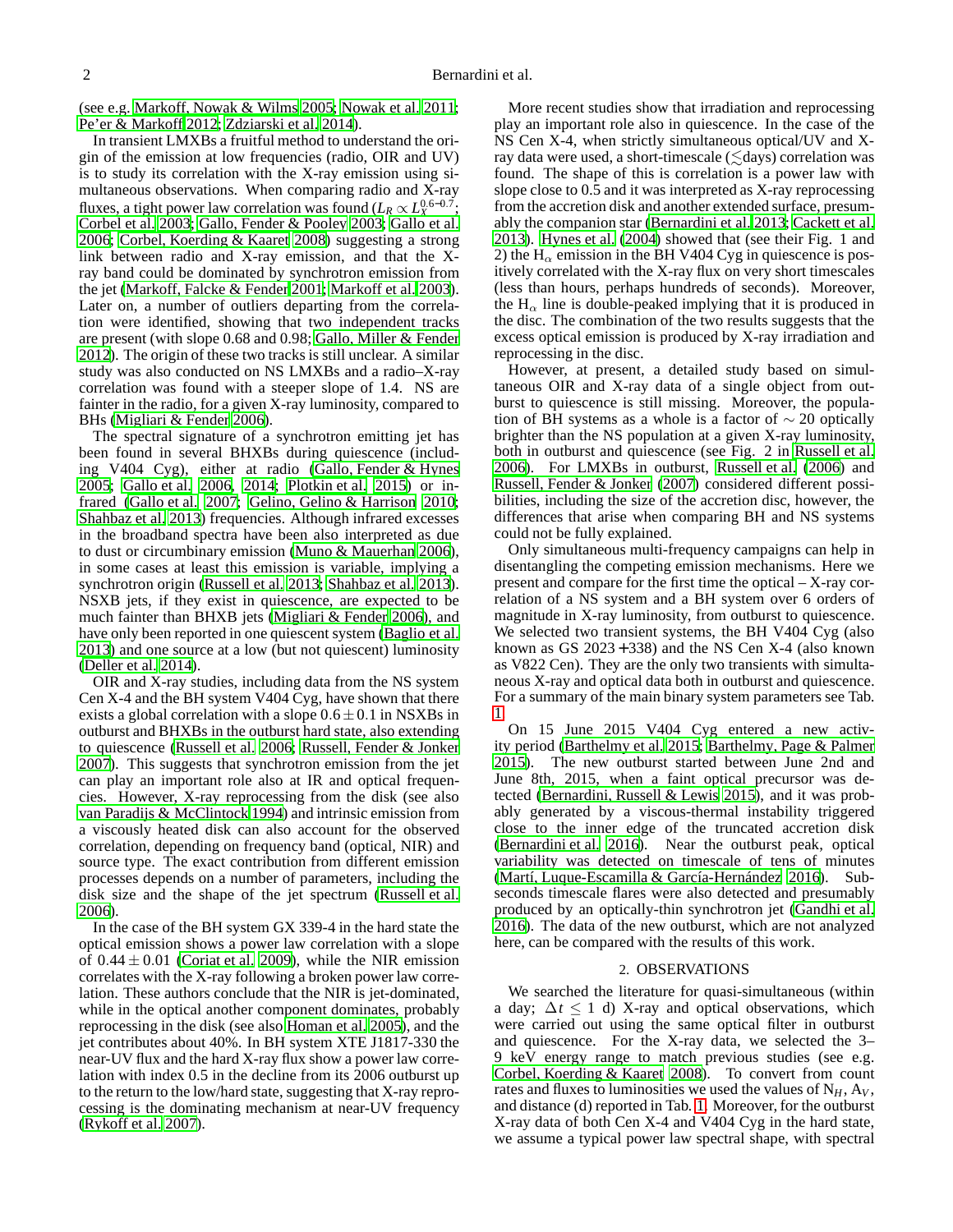MAIN BINARY CHARACTERISTICS. THE CORRESPONDING REFERENCES ARE SHOW IN BRACKETS BELOW EACH VALUE.

<span id="page-4-0"></span>

| Source     | type            | outburst year                | distance        | $P_{orb}$ <sup>a</sup> | incl.              | companion         | $\mathrm{M}_c{}^b$     | $\mathbf{M}_n$ <sup>c</sup> | $\mathrm{N}_H$                | Av            |
|------------|-----------------|------------------------------|-----------------|------------------------|--------------------|-------------------|------------------------|-----------------------------|-------------------------------|---------------|
|            |                 |                              | (kpc)           | (days)                 | deg                |                   | $(\mathrm{M}_{\odot})$ | $(M_{\odot})$               | $10^{21}$ (cm <sup>-2</sup> ) |               |
| $Cen X-4$  | NS <sup>d</sup> | 69.71.79                     | 1.2             | 0.6290522(4)           | $32\pm\frac{8}{2}$ | $K3-7$ V          | $0.23 + 0.10$          | 1.4 $^e$                    | $0.80 \pm 0.08$               | $0.31 + 0.16$ |
|            |                 | [1,2,3]                      | [2,4,5]         | [6]                    |                    | [4, 8]            | [6]                    | [6,7]                       | [9]                           | [10]          |
| $V404$ Cyg | BH              | 38, 56, 89, 15 $\frac{f}{f}$ | $2.39 \pm 0.14$ | 6.4714(1)              | 67 <sup>13</sup>   | $K0(\pm 1)$ III-V | $0.7\pm_{0.2}^{0.3}$   | $9\pm^{0.2}_{0.6}$          | $12 \pm 48$                   | $4.0 \pm 0.4$ |
|            |                 | [11, 12, 13]                 | [14]            | 151                    | [16]               | [17,18,19]        | [20]                   | [21]                        | [22, 23]                      | [18, 19]      |

*<sup>a</sup>* The spin period of Cen X-4 is currently unknown.

*<sup>b</sup>* Companion mass.

*<sup>c</sup>* Primary mass.

*<sup>d</sup>* The detection of an X-ray type I burst during the decay of the 1979 outburst, unambiguously showed that this binary hosts a NS [\(Matsuoka et al. 1980](#page-13-43)).

 $^e$  This value is in between that measured by [Casares et al.](#page-13-44) [\(2007](#page-13-44)), 1.14 ± 0.45 M<sub>☉</sub>, and by [Shahbaz, Watson & Dhillon \(2014\)](#page-13-45), 1.94 $\pm_{0.85}^{0.37}$  M☉.

*<sup>f</sup>* During June 2015, the source entered a new outburst state [\(Barthelmy et al. 2015\)](#page-13-37), shortly after followed by a second activity period on December 2015

[\(Barthelmy, Page & Palmer 2015\)](#page-13-38). *<sup>g</sup>* The uncertainty corresponds to the standard deviation of the values of N*<sup>H</sup>* of observations 3–7 reported in [Zycki, Done & Smith](#page-13-46) [\(1999](#page-13-46)) together with that of [Rana et al. \(2015](#page-13-47)).

References: [1] [Conner, Evans & Belian \(1969](#page-13-48)); [2] [Kuulkers, in't Zand & Lasota \(2009\)](#page-13-49); [3] [Kaluzienski, Holt & Swank \(1980](#page-13-50)); [4] [Chevalier et al. \(1989\)](#page-13-51); [5] [González Hernández et al. \(2005](#page-13-52)); [6] [Casares et al. \(2007](#page-13-44)); [7] [Shahbaz, Watson & Dhillon \(2014](#page-13-45)); [8] [D'Avanzo et al. \(2005](#page-13-53)); [9] [Bernardini et al. \(2013](#page-13-10)); [10] [Russell et al.](#page-13-30) [\(2006](#page-13-30)); [11] [Makino \(1989](#page-13-54)); [12] [Richter](#page-13-55) [\(1989](#page-13-55)); [13] [Zycki, Done & Smith \(1999](#page-13-56)); [14] [Miller-Jones et al. \(2009](#page-13-57)); ˙ [15] [Casares & Charles](#page-13-58) [\(1994](#page-13-58)); [16] [Khargharia, Froning & Robinson \(2010\)](#page-13-59); [17] [Wagner et al.](#page-13-60) [\(1992](#page-13-60)); [18] [Casares et al.](#page-13-61) [\(1993](#page-13-61)); [19] [Hynes et al. \(2009](#page-13-62)); [20] [Shahbaz et al. \(1994](#page-13-63)); [21] [Khargharia, Froning & Robinson \(2010](#page-13-59)); [22] [Zycki, Done & Smith \(1999](#page-13-46)); [23] [Rana et al. \(2015\)](#page-13-47).

index  $\Gamma = 1.6 \pm 0.1$ , as normally used for hard state sources (e.g. [Russell et al. 2006\)](#page-13-30).

For Cen X-4 we used the 1979 outburst data as reported in [Russell et al.](#page-13-30) [\(2006\)](#page-13-30), where  $\Delta t \simeq 0.5$  d. Those are V-band optical monochromatic luminosities, together with 2–10 keV luminosities that we converted to 3–9 keV luminosities us-ing WEBPIMMS<sup>[1](#page-4-1)</sup>. We subtracted the companion star contribution by assuming for it  $m_V = 18.4 \pm 0.1$  (dereddened absolute magnitude; [Chevalier et al. 1989\)](#page-13-51), which translates to  $L_V = 1.55 \pm 0.14 \times 10^{32}$  erg/s. Quiescent Cen X-4 data are from [Bernardini et al.](#page-13-10) [\(2013\)](#page-13-10), who used strictly simultaneous optical-UV and X-ray *Swift* data collected between May and August 2012. We converted the V-band count rate to monochromatic luminosity. We first dereddened the optical data and then, as for the outburst data, subtracted the companion star contribution. We converted the quiescent 0.3– 10 keV count rate to 3–9 keV luminosity using the average spectrum presented in [Bernardini et al. \(2013](#page-13-10)) and the bestfitting spectral model presented in [Chakrabarty et al. \(2014\)](#page-13-64), which consists of a NS atmosphere component plus a cutoffpowerlaw with  $\Gamma = 1.02 \pm 0.10$  and  $E_{\text{cutoff}} = 10.4 \pm 1.4$  keV). We found that 1 c/s (0.3–10 keV) corresponds to  $L_{3-9 \text{keV}} =$  $1.28 \pm 0.04 \times 10^{33}$  erg/s.

For V404 Cyg in outburst (1989), we used the R-band luminosity from [Russell et al. \(2006](#page-13-30)) adopting the updated source distance and reddening. We also subtracted the companion star contribution ( $L_R = 2.53 \pm 0.44 \times 10^{34}$  erg/s) estimated from the fit to the SED (see Fig. [2](#page-8-0) and Sect. [3.2\)](#page-5-0). X-ray data are instead from [Corbel, Koerding & Kaaret](#page-13-17) [\(2008](#page-13-17)); we converted their 3–9 keV fluxes to luminosities. The source showed high amplitude variability in the first phase of the outburst, with a short transition to a thermal state (see [Corbel, Koerding & Kaaret 2008,](#page-13-17) and references therein). Consequently, in order to use only data from the hard state where both  $\gamma$  and N<sub>H</sub> are constant within uncertainty (see observations 3–7 in Tab. 2 of [Zycki, Done & Smith](#page-13-46) [1999\)](#page-13-46), we limited our analysis to the pointings performed

after MJD=47685. The R-band and X-ray data were quasisimultaneous. However, by fitting the R-band flux decay with an exponential function, which provides a very good description of the decay (as expected in the DIM; [Lasota 2001\)](#page-13-1), we were able to estimate the R-band luminosity at the exact time of each of the X-ray pointings. Quiescent V404 Cyg data are from [Hynes et al. \(2004\)](#page-13-36) who used simultaneous optical and X-ray *Chandra* (0.3–7 keV) data collected on 2003 July 28/29. Optical data are taken in two close bands (6300 − 6500 Å plus  $6620 - 6820$  Å) that lie within the R-band filter. We converted flux densities to luminosities using the R-band central wavelength (6580 Å). We dereddened using  $A_R = A_V \times y =$ 4×0.751, where *y* is from [Cardelli, Clayton & Mathis \(1989](#page-13-65)). In analogy with [Hynes et al. \(2009\)](#page-13-62) and [Zurita et al. \(2004](#page-13-66)), we subtracted the contribution from the companion star by using the lower envelope of the variability to define an upper limit on it. We converted the quiescent X-ray count rate to 3–9 keV luminosity using  $\Gamma = 1.85$  [\(Rana et al. 2015\)](#page-13-47).

In Fig. [1](#page-5-1) we plot optical  $(L_{opt})$  vs X-ray  $(L_{3-9keV})$  luminosity in units of  $10^{36}$  erg/s for all data in the present study. Uncertainties are, hereafter, at  $1\sigma$  confidence level. In addition, radio to optical/UV data were collected to construct SEDs of Cen X-4 and V404 Cyg (see Fig. [2](#page-8-0) for data references). The IR-optical-UV data were dereddened using the law of [Cardelli, Clayton & Mathis](#page-13-65) [\(1989\)](#page-13-65) as above. Data used for the SEDs were taken within a day, unless stated otherwise, by a range of MJD values in Fig. [1](#page-5-1) and Tab. [3;](#page-8-1) quiescence data were taken on several dates.

#### 3. RESULTS

# 3.1. *Optical – X-ray correlations*

In order to assess whether an optical  $-$  X-ray luminosity correlation is present, both in outburst and quiescence and find out whether the same correlation (e.g a single power law) extends across the two states, we used the following procedure. We first fitted, separately, the quiescent and outburst data with a power law model,  $y = ax^{\gamma}$ , and we compared the two derived slopes  $(\gamma)$  and normalizations (*a*). Then, if these were found to be consistent with each other, we fitted together the whole

<span id="page-4-1"></span><sup>1</sup> https://heasarc.gsfc.nasa.gov/cgi-bin/Tools/w3pimms/w3pimms.pl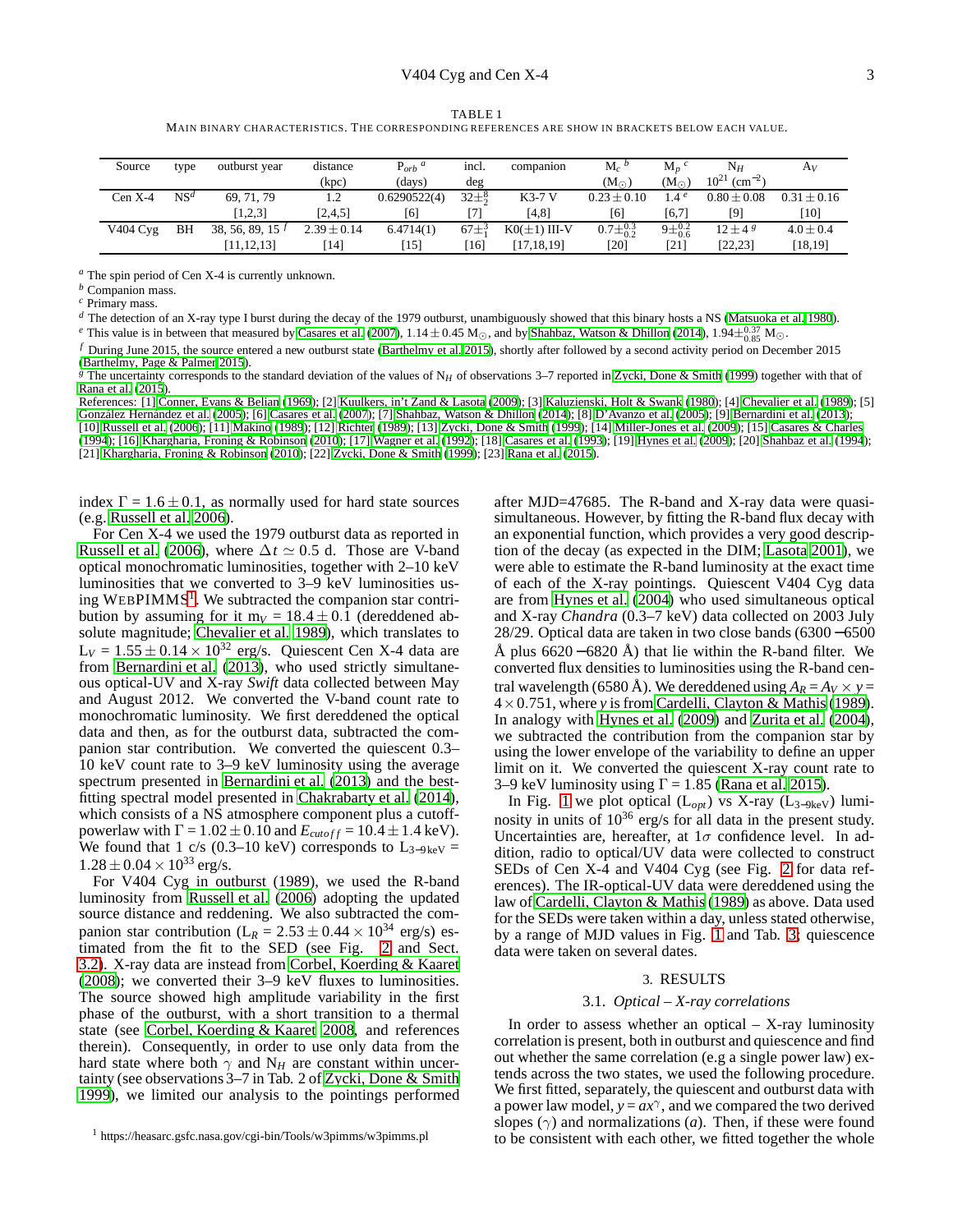<span id="page-5-2"></span>TABLE 2 CORRELATION FIT RESULTS. O IS OUTBURST (HARD STATE), Q IS QUIESCENCE AND O-Q IS THE TWO DATA SETS COMBINED. THE FIT IS MADE WITH A POWERLAW OF THE FORM  $y = ax^{\gamma}$ , WHILE  $\rho$  is the SPEARMAN'S CORRELATION COEFFICIENT.

|                   |                 | $Cen X-4$                  |      |                                 |
|-------------------|-----------------|----------------------------|------|---------------------------------|
| State             |                 | a                          |      | $P(\sigma)^s$                   |
| O                 | $0.58 + 0.08$   | $0.0022 \pm 0.0003$        | 0.92 | $4.1 \times 10^{-6}$ (4.5)      |
| Q                 | $0.50 \pm 0.06$ | $0.005\pm_{0.002}^{0.004}$ | 0.55 | $4.7 \times 10^{-6}$ (4.4)      |
| 0-O               | $0.44 \pm 0.01$ | $0.0028 \pm 0.0002$        | 0.76 | $2.2 \times 10^{-15}$ (> 8)     |
|                   |                 | V404 Cyg                   |      |                                 |
| $\mathbf{\Omega}$ | $0.56 \pm 0.03$ | $0.58 \pm 0.02$            | 0.91 | $3.6 \times 10^{-18}$ (> 8)     |
| 0                 | $0.46 \pm 0.01$ | $0.045 \pm 0.003$          | 0.68 | $3.8 \times 10^{-19}$<br>( > 8) |
|                   |                 |                            |      |                                 |

 $a$  In parenthesis we report the confidence level in  $\sigma$ .

data set, covering about six orders of magnitude in X-ray luminosity. To measure the statistical significance of the correlation, we used a Spearman's rank correlation test. We report the Spearman's correlation coefficient  $\rho$ , the null hypothesis probability  $P$ ,  $\gamma$ , and  $a$  in Tab. [2.](#page-5-2)

For Cen X-4 both in outburst and quiescence, the Spearman's rank test shows that the V-band and X-ray data are positively correlated. Moreover, the two power laws are consistent within  $1\sigma$  uncertainty in  $\Gamma$  and within  $2\sigma$  in *a*. Consequently, we performed a single fit over the whole luminosity range. For V404 Cyg, in both cases, Spearman's rank test shows that the R-band and X-ray data are positively correlated. However, while the two power law slopes are barely consistent within  $3\sigma$ , the two normalizations are inconsistent, the one from the outburst being much higher. If we extrapolate the outburst best fitting power law downward to the bottom range of the explored X-ray luminosity (at  $L_X = 1.5 \times 10^{31}$  erg/s) we find that the measured quiescent optical luminosities are a factor of  $\sim$  4.0 fainter than expected. If we do the opposite and extrapolate upward the best fitting quiescent power law to  $L_X$  = 5.7 × 10<sup>36</sup> erg/s we find a factor of  $\sim$  15 difference. In Fig. [1](#page-5-1) we also show the best fitting powerlaw models.

We conclude that a single, positive correlation, with a slope  $\gamma = 0.44 \pm 0.01$ , extending from outburst to quiescence represents well the Cen X-4 data. For V404 Cyg, instead, the slope of the correlation slightly decreases from outburst ( $\gamma = 0.56$ ) to quiescence ( $\gamma = 0.46$ ). However, the optical quiescent data are a factor of 4–15 fainter than expected, based on the outburst correlation alone. Moreover, when directly comparing V404 Cyg and Cen X-4, the optical luminosity of the BH correlation is a factor of about 160–280 higher than that of the NS in outburst (the values of  $160$  and  $280$  are measured at  $L_X = 1 \times 10^{35}$  erg/s and  $L_X = 1 \times 10^{37}$ , respectively). This factor is about 10 times smaller in quiescence.

#### 3.1.1. *Systematic*

In the top left corner of Fig. [1](#page-5-1) we show the average (between Cen X-4 and V404 Cyg outburst and quiescent data) systematic uncertainty, a factor of 1.44 and 1.28 in optical and X-ray luminosity, respectively. The X-ray systematic is the combination in quadrature of the uncertainties of the distance, the absorption, and the spectral shape (the uncertainty on the powerlaw photon index for V404 Cyg and on the conversion factor from 0.3–10 keV c/s to  $L_{3-9 keV}$  for Cen X-4). In the case of the optical data it includes the uncertainty in the distance, the extinction, the characterization of the compan-



<span id="page-5-1"></span>FIG. 1.— Optical – X-ray (3–9 keV) correlation. Black circles represent V404 Cyg data (R-band). Red triangles represents Cen X-4 data (V band). The black dot dashed lines is a power law fit to the V404 Cyg outburst and quiescent data, separately. The red dashed line is a power law fit over the whole Cen X-4 data set, from outburst to quiescence. The value of the power law index  $\gamma$  is also reported. In the upper left corner we also show the average systematic uncertainty level, about a factor of 1.44 and 1.28 in optical and Xray luminosity respectively (black cross).

ion star lower envelope ( $\sim$  10% for V404 Cyg), and a factor of 10% systematic error in the measure of the quiescent flux (for V404 Cyg). The total uncertainty in X-ray and optical luminosities is the combination in quadrature of the uncertainty of the X-ray and optical fluxes (plotted on each point) and the systematics. The effect of the systematics is not included in the correlation analysis for each source nor in the following sections, e.g. when fitting the corrected correlations.

# 3.2. *SEDs*

<span id="page-5-0"></span>The optical emission processes in outburst and quiescence can also be constrained by identifying components in the broadband spectrum. In Fig. [2](#page-8-0) we present the radio to optical/UV broadband spectra of V404 Cyg and Cen X–4 during outburst and quiescence taken from the literature. Displayed spectra are those in which multiple bands were observed on or around the same dates (the date ranges are given in the figure key).

# 3.2.1. *V404 Cyg*

The continuum optical emission of V404 Cyg close to the outburst peak (MJD 47676) was dominated by a blue component ( $\alpha_{opt} > 0$ ) which is plausibly due to X-ray heating of the accretion disc, whereas during the decay (e.g. MJD 47728-9) the continuum was redder ( $\alpha_{opt} < 0$ ) and consistent with a jet synchrotron spectrum (see also [Wagner et al.](#page-13-67) [1991;](#page-13-67) [Russell et al. 2013](#page-13-28)). Both components are visible in the spectrum at different stages of the outburst decay. In the soft state (MJD 47676), the radio emission was bright and optically thin ( $\alpha_{rad}$  < 0; probably originating from discrete ejections) and its (power law) extrapolation cannot make a significant contribution to the optical emission. As the source faded and returned to the hard state, the radio spectrum flattened (MJD 47681–47683) then became inverted  $(MJD \geq 47696)$ , a behavior typical of the steady, compact jets commonly seen in the hard state [\(Han & Hjellming 1992](#page-13-68);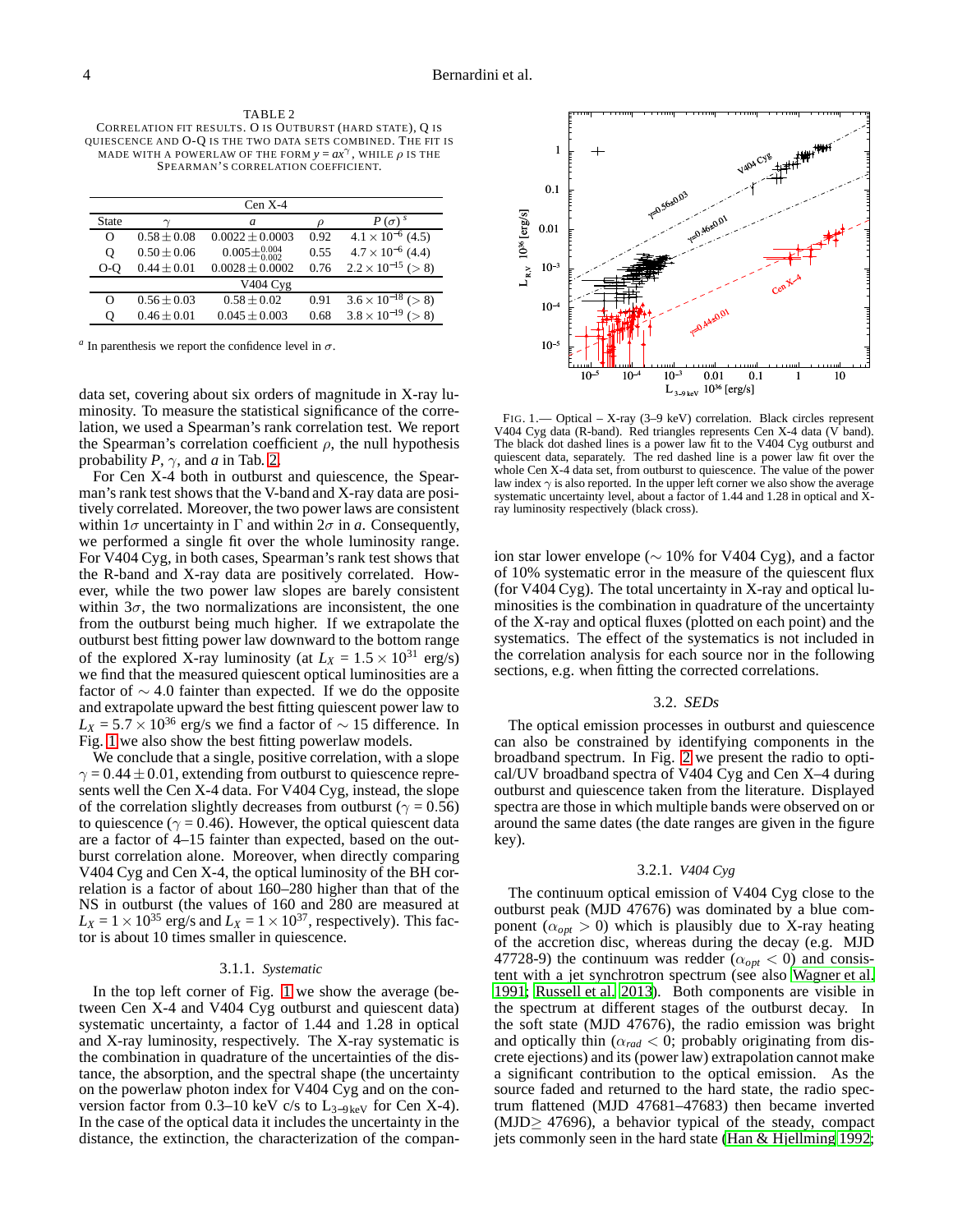[Corbel, Koerding & Kaaret 2008\)](#page-13-17). The maximum possible jet contribution to the optical emission, as estimated by extrapolating the radio power law, increased with time as the source evolved from the soft to the hard state. The flux of the irradiated disk component also decreased. In table [3](#page-8-1) the estimated star, disk and jet contributions are given for each date when these parameters can be constrained by the data. We report the value in the V-band, which is where most data are available (the derived percentages are consistent in the R-band).

In the following we describe in detail the way in which we estimate the companion star, disk and jet contribution in V404 Cyg for each date. The quiescent companion star is modeled as a blackbody at a temperature of 4570 K with a normalization that assumes 86.5% of the quiescent *R*-band flux is stellar light (see [Hynes et al. 2009,](#page-13-62) and references therein). The contribution of this blackbody to the *V*-band flux on each date is first estimated. The maximum jet contribution is the flux density of the extrapolated radio power law as a fraction of the observed flux density, with the quiescent companion contribution subtracted. The disk contribution is constrained from the remaining part of the observed flux density that cannot be accounted for by the star or jet. Before the transition to the hard state (MJD $<$  47683), the jet made only a minimal contribution to the optical flux,  $\langle 10\% \rangle$ . The optical spectrum was also blue, and can be very crudely fitted by a single temperature blackbody (one example is shown; on MJD 47683 the spectrum can be described by a  $\sim$  11500 K blackbody), which most likely represents irradiation on the disk surface (e.g. [Hynes et al. 2009\)](#page-13-62).

From MJD 47698 onwards, the jet could account for more than 50% of the *V*-band flux density, and on the only date on which more than one optical/IR filter was acquired (MJD 47728–9), it is red and inconsistent with a blackbody. Instead, the fluxes on this date can be described by a jet spectrum with a break at infrared frequencies (Russell et al. 2013). Since the *V*-band flux density ( $\sim 6 \times 10^{14}$  Hz) was considerably lower than the infrared ( $\sim 10^{14}$  Hz) flux densities, and the infrared to optical spectral index was  $\alpha_{\text{thin}} = -0.89 \pm 0.11$ , the disk contribution was plausibly to be low at this time. This spectral index represents the slope of the optically thin synchrotron emission near the jet base if there is no disk contribution. As a further check, we explored a wide range of possible disk contributions (0% − 40%) and see how the jet spectral index would change accordingly. Then, we rejected those jet spectral index values that, also based on the comparison with other BHXBs, are unlikely (see below). In Fig. [3](#page-9-0) we show the spectral index  $\alpha_{\text{thin}}$  of the jet spectrum as a function of the *V*-band contribution of the irradiated disk (the low-level contribution of the star has been subtracted from each waveband before fitting). If the disk contributed more than ∼ 10% of the *V*-band flux, the jet spectral index would be steeper,  $\alpha_{\text{thin}} < -1.0$ ; a disk contribution of 40% would translate to  $\alpha_{\text{thin}} = -1.5 \pm 0.2$ . Such a steep index is unusual, but not unheard of. A recent compilation of measurements of  $\alpha_{\text{thin}}$  from BHXBs shows the spectral index is typically  $-0.7 - 0.8$ , but can be as steep as -1.4 [\(Russell et al. 2013](#page-13-28)). However, all the sources with  $\alpha_{\text{thin}} \leq -1.0$  accrete at low luminosity ( $L_{\text{X}} \leq 5 \times 10^{-3} L_{\text{Edd}}$ ; see also [Shahbaz et al. 2013](#page-13-26)) and in one source  $\alpha_{\text{thin}}$  was seen to increase with luminosity, and the steeper indices could be explained by a contribution of thermal particles in the jet at low accretion rates [\(Russell et al. 2010;](#page-13-69) [Shahbaz et al. 2013\)](#page-13-26). If this were the case, then we would not expect the spectral

index of the jet in V404 Cyg to be steep at the time of this broadband spectrum because its luminosity was high, with  $L_X = 2 \times 10^{-2} L_{\text{Edd}}$ . If  $\alpha_{\text{thin}} \ge -1.0$  then the disk contributed less than ∼ 14% of the *V*-band flux (Fig. [2\)](#page-8-0), with the jet contributing 78% − 92%. We suspect that there must be some disk contribution, because we would not expect the disk to fade so rapidly compared to the jet, so we estimate the disk contribution to be  $\sim$  10 ± 4% on MJD 47728–9.

In quiescence, the radio spectrum appears to be approximately flat on three dates (see also [Gallo, Fender & Hynes](#page-13-22) [2005;](#page-13-22) [Hynes et al. 2009](#page-13-62)), but the normalisation changes ranging from 0.19 to 0.5 mJy, demonstrating jet variability in quiescence (see also [Hynes et al. 2009](#page-13-62)). Even higher radio flux densities up to 1.5 mJy have been reported [\(Hjellming et al.](#page-13-70) [2000\)](#page-13-70) and imply a radio flux range of a factor of  $\sim 8$  (but we do not include it in Fig. [2,](#page-8-0) right panel, because no radio frequency was reported). There is an excess of mid-IR emission (in the range  $10^{13} - 10^{14}$  Hz) above the star blackbody, which could originate in the jet if the flat radio spectrum extends to mid-IR frequencies (see Fig. [2,](#page-8-0) right panel and see also [Gallo et al. 2007;](#page-13-24) [Hynes et al. 2009\)](#page-13-62). By extrapolating the three radio spectra to higher frequencies, we are able to estimate the maximum contribution of the jet to the quiescent optical emission, which must be at maximum 3 − 12% in *V*-band depending on the choice of radio spectrum (in Table [3,](#page-8-1) the values for the middle of the three radio spectra are shown). The disk contributes up to 17%, with the star producing the majority of the quiescent flux (see also [Pavlenko et al. 1996;](#page-13-71) [Shahbaz et al. 2003;](#page-13-72) [Hynes et al. 2004,](#page-13-36) [2009;](#page-13-62) [Zurita et al. 2004;](#page-13-66) [Gallo et al. 2007](#page-13-24); [Xie, Yang & Ma](#page-13-73) [2014\)](#page-13-73).

#### 3.2.2. *Cen X-4*

The SEDs of Cen X–4 are shown in the left panel of Fig. [2.](#page-8-0) During outburst, optical and UV fluxes were measured, but only three radio detections were reported, and no infrared data were taken. Near the outburst peak (MJD 44013–44018), the optical emission was dominated by a blue component ( $\alpha > 0$ ), similar to V404 Cyg. This component appears to peak (in flux density) in the near-UV, which may be the peak of the irradiated disk component (see [Blair et al. 1984\)](#page-13-74), also seen in some BHXBs (e.g. [Hynes 2005\)](#page-13-75). As the source faded during the outburst decline, the flux varied by a factor of  $\sim 8$ in five days at radio frequencies (MJD 44021–44026), while the optical flux remained constant (within errors) during the same dates. This suggests that the jet emission is unlikely to dominate the optical emission, otherwise one might expect a variable optical flux of similar amplitude. The optical spectral index became slightly redder as the source faded (MJD 44026), possibly due to the peak of the irradiation blackbody shifting to lower frequencies (the spectral index is bluer than expected for optically thin synchrotron emission from the jet).

In quiescence, both the companion star and disk contribute to the IR–optical–UV SED (see also [Bernardini et al. 2013](#page-13-10); [Baglio et al. 2014;](#page-12-1) [Wang & Wang 2014](#page-13-76)). The IR SED can be well fit by a single temperature blackbody from the companion star, with an effective temperature of 4050 K [\(Baglio et al.](#page-12-1) [2014,](#page-12-1) also shown in Fig. 2 of this paper). The optical–UV flux excess above the companion correlates with the X-ray flux [\(Cackett et al. 2013;](#page-13-9) [Bernardini et al. 2013\)](#page-13-10) which can be explained by reprocessing. Stringent upper limits on the flux and polarisation of the jet at optical–IR frequencies have also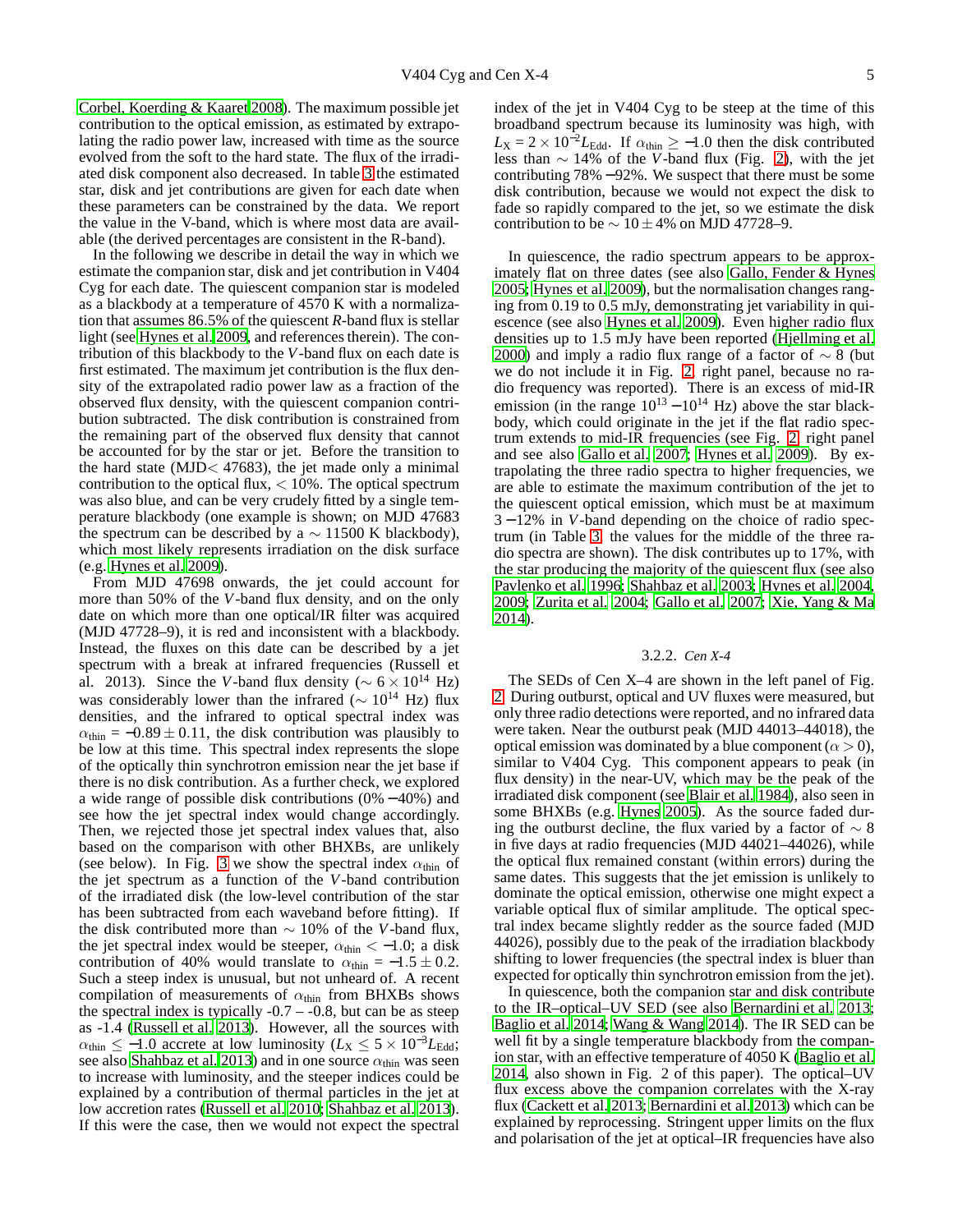been reported (less than 10% [Baglio et al. 2014\)](#page-12-1).

We conclude that for Cen X–4 the jet have made a negligible contribution to the optical emission in outburst and quiescence.

# 4. DISCUSSION

During outburst, we found that the optical luminosity of the BH system V404 Cyg is a factor of about 160–280 higher than that of the NS system Cen X-4, for a given X-ray luminosity. During quiescence, this factor is 10 times smaller. Moreover, we found that the normalization of the correlation of V404 Cyg changes between outburst and quiescence (see Fig. [1\)](#page-5-1).

We now explore what physical mechanisms can produce a higher optical flux in the BH system and the change in the slope and normalization of its  $L_X - L_{opt}$  correlation. In particular, our goal is to test whether the  $\dot{L}_X - L_{opt}$  correlations of V404 Cyg and Cen X-4 overlap, once the main known differences between the two systems are taken into account. To this aim we discuss and apply one by one the relevant corrections to the observed correlation adopting Cen X-4 data as a benchmark.

# 4.1. *Corrections to the optical – X-ray correlation* 4.1.1. *Bolometric X-ray emission*

The flux in the 3–9 keV range is just a fraction of the total X-ray flux  $(F_{bol})$ , for which we adopt the  $0.5-200$  keV range.  $F_{3-9keV} = F_{0.5-200 keV} \times \xi$ , where  $\xi$  is the bolometric correction factor. [Migliari & Fender](#page-13-21) [\(2006\)](#page-13-21) provide the value of  $\xi$  for BH and NS XBs in outburst, depending on the source type and spectral state, with the caveat that they derived  $\xi$  by referring to the 2–10 keV flux (instead of 3–9 keV). Their values are  $\xi = 0.20 \pm 0.02$  for BH hard state, which includes the contribution of reflection [\(Nowak, Wilms & Dove](#page-13-77) [2002\)](#page-13-77)<sup>[2](#page-7-0)</sup>, and  $\xi = 0.40 \pm 0.04$  for NS Atoll sources in the hard state. While Cen X-4 has not yet been properly classified (see [Hasinger & van der Klis 1989;](#page-13-78) [Ritter & Kolb 2003,](#page-13-79) for the atoll source definition and a catalog of LMXBs with their classification, respectively), the detection of a type I burst [\(Matsuoka et al. 1980](#page-13-43)) strongly suggests that Cen X-4 is a member of the Atoll class. Therefore, we assume that Cen X-4 is an Atoll source. In order to estimate the bolometric correction in quiescence we used, for Cen X-4, the *Swi ft* Xray data presented in [Bernardini et al.](#page-13-10) [\(2013\)](#page-13-10). The *Swi ft* observations, when summed together, provide the most extensive look at the source quiescence currently available ( $\sim$  110 ks). More recently, thanks to the high-energy sensitivity of the *NuSTAR* observatory in the hard X-rays, [Chakrabarty et al.](#page-13-64) [\(2014](#page-13-64)) identified a spectral cutoff at  $\sim$  10.4 keV in the spectrum of Cen X-4 in quiescence. We applied their spectral model, consisting of a NS atmosphere plus a cutoff power law (spectral index 1.02), to the total *Swift* X-ray spectrum. We extrapolated the model to the 0.5–200 keV range, compared the derived unabsorbed flux with that measured in the 3–9 keV range, and derived  $\xi = 0.16 \pm 0.02$ .

For V404 Cyg, we used the *Swift* X-ray data ( $\sim$  140 ks) presented in [Bernardini & Cackett \(2014](#page-13-80)), and a model consisting of a power law with spectral index 1.85 with a cutoff

at 19 keV. This is what was recently found in quiescence using simultaneous *XMM-Newton* and *NuSTAR* by [Rana et al.](#page-13-47) [\(2015\)](#page-13-47). We extrapolated the spectral model to the 0.5–200 keV range, compared the unabsorbed flux with that in the 3-9 keV range, and found  $\xi = 0.28 \pm 0.03$ .

# 4.1.2. *X-ray reprocessing*

We found that for Cen X-4 a single power law correlation with a slope  $\gamma$  close to 0.5 extends over six orders of magnitude in X-ray luminosity, suggesting that the same physical mechanism(s) operate(s) during outburst and quiescence. [Bernardini et al. \(2013\)](#page-13-10) showed that during quiescence the X-ray and optical-UV fluxes are strongly correlated on timescale probably<sup>[3](#page-7-1)</sup> shorter than the viscous timescale (see also [Cackett et al. 2013\)](#page-13-9). This suggests that the optical (and  $UV$ ) – X-ray correlation in quiescence is due to reprocessing and not to thermal instabilities propagating through the disk. The slope of the correlation can also provide constraints on the underlying emission mechanisms. [van Paradijs & McClintock \(1994](#page-13-32)) showed that in the case of disk reprocessing the optical luminosity scales with the X-ray luminosity following the relation  $\dot{L}_V \propto L_X^{\gamma} R$ , where *R* is the accretion disk outer radius and  $\gamma = 0.5$  (see also [Shahbaz et al. 2015,](#page-13-81) for the way  $\gamma$  changes in different frequency bands). For Cen X-4,  $\gamma$  is very close to 0.5 suggesting that X-ray reprocessing in the disk may be responsible for the optical luminosity. Consequently, we start assuming that X-ray reprocessing from the disk has a relevant role in the correlation and see whether this effect can account for the difference in optical luminosity between Cen X-4 and V404 Cyg. We stress that within uncertainty also the slope of the correlation of the BH V404 Cyg, both in outburst and quiescence is consistent with X-ray reprocessing. From [van Paradijs & McClintock](#page-13-32) [\(1994\)](#page-13-32), by using Kepler's third law, we have  $L_{opt} \propto L_X^{1/2} (M_p + M_c)^{1/3} P^{2/3}$ , where  $M_p$  and  $M_c$  are the primary (compact object) and companion mass, respectively. We find  $L_{opt}$ (V404Cyg)/ $L_{opt}$ (CenX − 4)  $\sim$ 8 − 9 (the range mainly depends on the NS mass estimate that is 1.14 and 1.94 according to [Casares et al. 2007](#page-13-44); [Shahbaz, Watson & Dhillon 2014,](#page-13-45) respectively). Once the V404 Cyg data are corrected for this effect (we used 8.5 that corresponds to a NS of 1.4  $M_{\odot}$ ), and the X-ray bolometric emission is considered, the two sets of quiescent data are much closer to each other, but there is still a factor  $\sim$  20 difference in optical luminosity during outburst (see Fig. [4,](#page-11-0) left panel). We conclude that X-ray reprocessing alone cannot account for the difference in optical luminosity in outburst and that some further mechanism must make the BH system optically brighter.

#### 4.1.3. *Synchrotron jet emission*

In the following we try to identify which other mechanism can make V404 Cyg optically brighter with respect to Cen X-4. The SED of V404 Cyg in the hard state clearly reveals the presence of an optically thick synchrotron jet. Moreover, jet emission is plausibly detected at optical frequencies also in the flares of the 2015 outburst (see e.g. [Hynes, Robinson & Morales 2015\)](#page-13-82). We showed that optical emission in the hard state is very likely jet-dominated starting from MJD 47711 (see Tab [3\)](#page-8-1). From the SED where

<span id="page-7-0"></span><sup>&</sup>lt;sup>2</sup> To estimate the BH hard state conversion factor [Migliari & Fender \(2006](#page-13-21)) used data from GX 339-4 presented in [Nowak, Wilms & Dove \(2002](#page-13-77)), where reflection is clearly present. The reflection amplitude is correlated with the Xray flux for GX 339-4 as it is for V404 Cyg (see [Zycki, Done & Smith 1999](#page-13-46)). [Nowak, Wilms & Dove \(2002](#page-13-77)) concluded that the correlation between X-ray flux and reflection is a general property of BH transients in the hard state.

<span id="page-7-1"></span><sup>&</sup>lt;sup>3</sup> The real structure of the quiescent disk is unknown and consequently the viscous timescale is hard to constrain.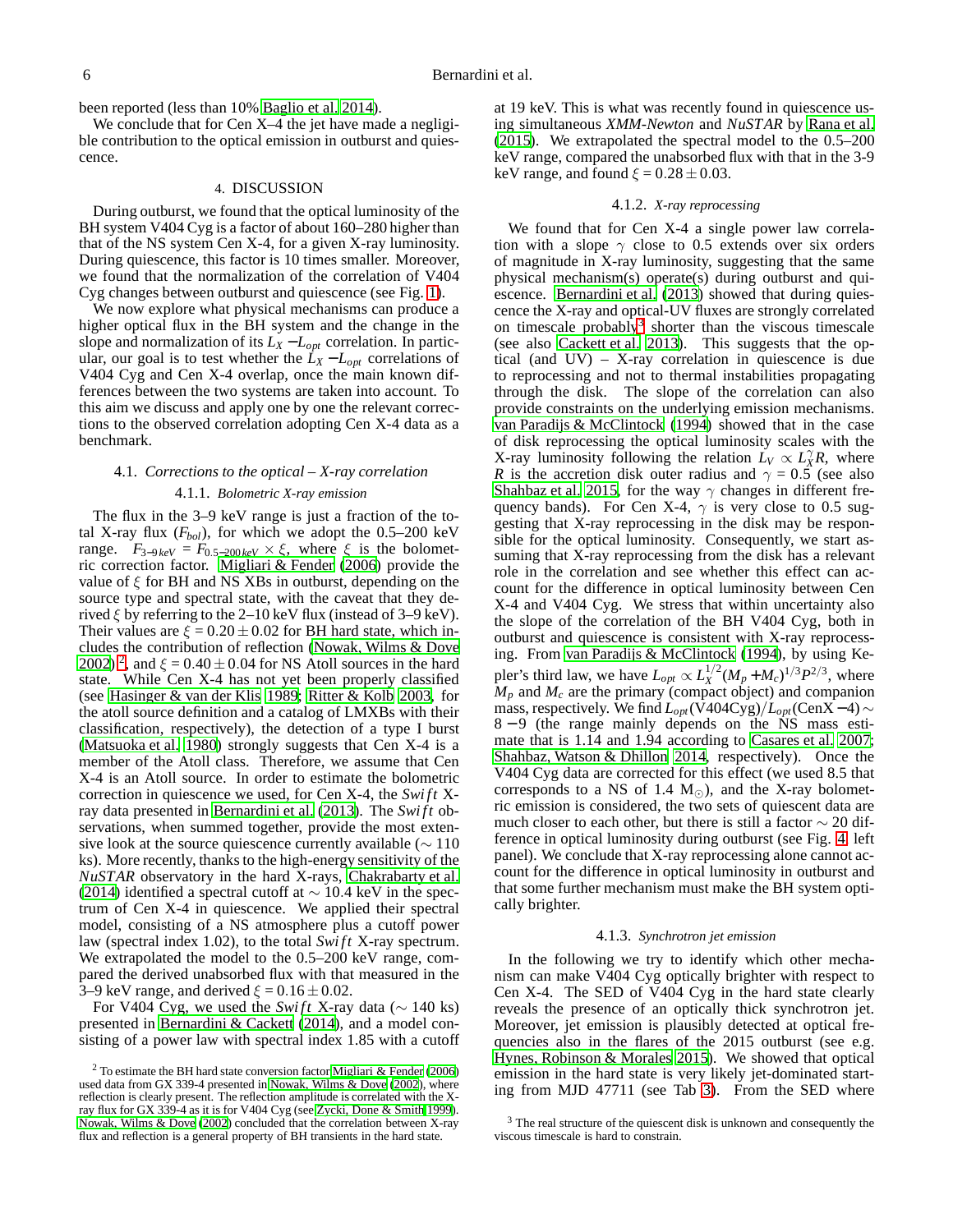| <b>MJD</b>   | Spectral          | V-band flux                 | Irradiated disk (I) | $Jet$ (I)           | <b>Star</b> | Irradiated disk (II)     | Jet(II)    |
|--------------|-------------------|-----------------------------|---------------------|---------------------|-------------|--------------------------|------------|
|              | state             | density (mJy)               | (% )                | (%)                 | (%)         | (% )                     | $(\% )$    |
| 47676        | Soft              | 3361                        | > 99.6              | < 0.2               | 0.2         | > 99.8                   | < 0.2      |
| 47681        | Soft to Hard      | 285                         | > 92.8              | < 5.4               | 1.8         | > 94.5                   | < 5.5      |
| 47683        | Soft to Hard      | 464                         | > 90.3              | < 8.6               | 1.1         | > 91.3                   | ${}<\,8.7$ |
| 47690        | Hard              | 324                         | > 66.2              | < 32.2              | 1.6         | > 67.3                   | < 32.7     |
| 47696        | Hard              | 163                         | > 65.0              | < 31.8              | 3.2         | > 67.1                   | < 32.9     |
| 47698        | Hard              | 243                         | > 37.5              | < 60.3              | 2.2         | > 38.3                   | < 61.7     |
| $47711 - 13$ | Hard              | 15.5                        |                     | < 66.2              | 33.8        | $\blacksquare$           | < 100      |
| 47728-9      | Hard              | $65.8 \pm 6.1$              | < 14.0              | $78.0 - 92.0^2$     | 8.0         | $0 - 15$                 | $85 - 100$ |
| 47744-6      | Hard              | $73.9 \pm 1.7$              | $\qquad \qquad -$   | < 92.9              | 7.1         | $\overline{\phantom{a}}$ | $\leq 100$ |
| $47831 - 2$  | Hard              | $19.6 \pm 0.7$ <sup>1</sup> |                     | < 58.7              | 41.3        | $\overline{\phantom{a}}$ | $\leq 100$ |
| 48052        | Hard              | $9.5 \pm 0.4$               |                     | < 44.8              | 55.2        | $\blacksquare$           | $\leq 100$ |
| $48071 - 5$  | Hard              | $\sim 6.5$                  | < 19                | $\leq$ 19           | $\sim 81$   | $\leq 100$               | $\leq 100$ |
| Various      | <b>Ouiescence</b> | $6.35 \pm 0.12$             | $5.5 - 17.4$        | < 11.9 <sup>3</sup> | 82.6        | $31.6 - 100$             | < 68.4     |

<span id="page-8-1"></span>TABLE 3 EVOLUTION OF THE IRRADIATED DISK, AND JET CONTRIBUTIONS, BEFORE (I) AND AFTER (II) THE SUBTRACTION OF THE CONTRIBUTION OF THE COMPANION STAR, TO THE OPTICAL (*V*-BAND) EMISSION OF V404 CYG AS ESTIMATED FROM THE BROADBAND SPECTRA.

All flux densities are dereddened. The soft to hard state transition occurred around MJD 47680–5.

<sup>1</sup> *R*-band flux densities (no *V*-band available).

2Assumes the maximum disk contribution is 13.4% of the observed *V*-band flux, which is implied by the inferred slope of the optically thin synchrotron jet emission (see text).<br><sup>3</sup> The jet contribution is  $< 11.9\%$ ,  $< 5.9\%$ , and  $< 3.0\%$  using the brightest, central, and faintest radio SEDs, respectively.



<span id="page-8-0"></span>FIG. 2.— *Left panel*: Broadband, radio to optical (dereddened) spectra of Cen X-4 during its 1979 outburst and quiescence. The black line is a blackbody with a temperature of 4050 K representing the companion star. Data are from: [Blair et al. \(1984\)](#page-13-74); [Bernardini et al.](#page-13-10) [\(2013](#page-13-10)); [Canizares, McClintock & Grindlay](#page-13-83) [\(1980](#page-13-83)); [Hjellming \(1979\)](#page-13-84); [Kaluzienski, Holt & Swank \(1980](#page-13-50)); [Shahbaz, Naylor & Charles \(1993\)](#page-13-85); [van Paradijs & McClintock \(1994](#page-13-32)); [Wang & Wang \(2014](#page-13-76)). *Right panel*: Broadband, radio to optical (dereddened) spectra of V404 Cyg during its 1989 outburst and quiescence. The first spectra were obtained near the peak of the outburst and in general, time progresses from top to bottom. The red lines show the fit to the jet spectrum obtained on MJD 47728–9 [\(Russell et al.](#page-13-28) [2013\)](#page-13-28) and the grey and purple curves show single temperature blackbody approximations to the data in quiescence and on MJD 47683, respectively. The radio data are taken from [Han & Hjellming](#page-13-68) [\(1992](#page-13-68)); [Gallo, Fender & Hynes \(2005\)](#page-13-22); [Hynes et al. \(2009\)](#page-13-62); the grey lines joining radio data points taken on the same dates. The infrared, optical and UV data are from [Gehrz, Johnson & Harrison \(1989b](#page-13-86)[,a](#page-13-87)); [Casares et al.](#page-13-88) [\(1991](#page-13-88), [1993](#page-13-61)); [Leibowitz et al. \(1991](#page-13-89)); [Udalski & Kaluzny](#page-13-90) [\(1991](#page-13-90)); [Wagner et al. \(1991\)](#page-13-67); [Han & Hjellming \(1992](#page-13-68)); [Hynes et al. \(2009](#page-13-62)).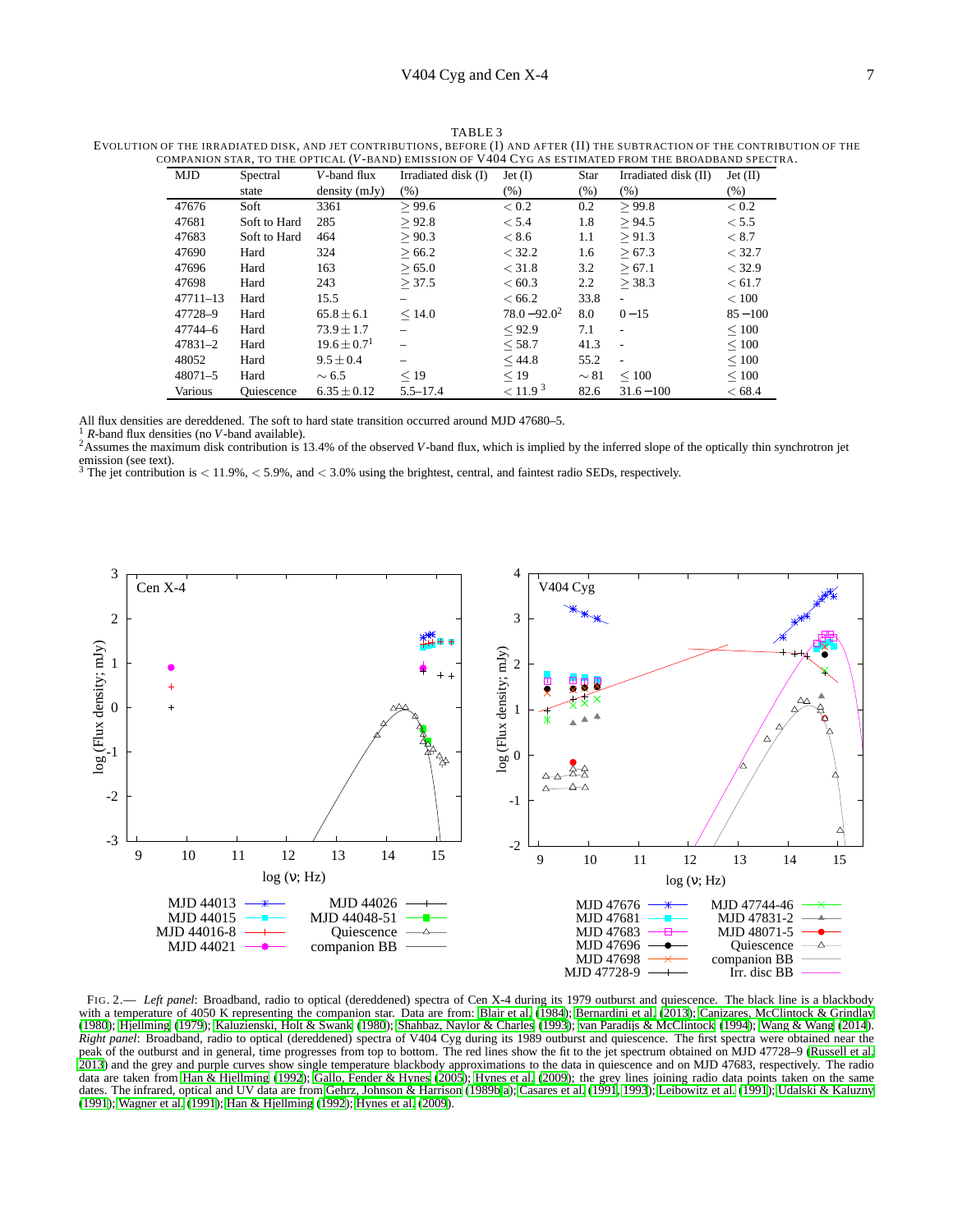

<span id="page-9-0"></span>FIG. 3.— The spectral index  $\alpha_{\text{thin}}$  of the optically thin synchrotron emission from the jet at optical–IR frequencies on MJD 47728–9 as a function of the contribution of the irradiated disk in the *V*-band. If the disk contribution exceeds  $\sim$  14% of the flux,  $\alpha_{\text{thin}} < -1.0$ , which is steeper than expected at this luminosity.

the jet break is found (MJD 47728–9), we estimate that the companion-subtracted jet contribution in the optical V-band is 85%−100%. We assume that this range of values also applies to all the following hard state observations in the time range 47711–48075 MJD. The companion-subtracted jet contribution is instead much lower during quiescence, and the disk is probably dominating at optical frequencies (31.6% − 100%).

Cen X-4 was detected at radio frequencies ( $\sim 4.9 \times 10^9$ Hz) during outburst. The SED in the optical is fairly blue, likely due to a dominant disk contribution. There is no radio detection for Cen X-4 in quiescence, nor is there any evidence for an optical-IR excess from the jet in Cen X-4 (see also [Baglio et al. 2014](#page-12-1); [Wang & Wang 2014](#page-13-76)). Moreover, NS LMXBs presumably do not attain a jet-dominated state during quiescence [\(Gallo, Miller & Fender 2012\)](#page-13-20). The optical SEDs of Cen X-4 in outburst have a shape consistent with disk emission, a similar result to other NS systems in outburst. Any synchrotron emission would contribute significantly only at frequencies lower than the optical/IR bands in the case of Cen X-4 [\(Maitra & Bailyn 2008;](#page-13-91) [Migliari et al. 2010;](#page-13-92) [Lewis et al.](#page-13-93) [2010\)](#page-13-93). We conclude that the jet contribution to the optical emission in outburst and quiescence for Cen X-4 is negligible. Summarizing, the comparison of the SED of V404 Cyg and Cen X-4 suggests that the jet is mainly responsible for shaping the difference between the two sources in outburst.

In the following we test whether the slope of the correlation confirms these results. When comparing X-ray and optical (R-band) emission for the BH V404 Cyg in outburst, before applying any correction (see the uncorrected correla-tion in Fig. [1\)](#page-5-1) we get  $\gamma = 0.56$ . [Corbel, Koerding & Kaaret](#page-13-17) [\(2008](#page-13-17)) found for V404 Cyg a power law correlation with a index  $\gamma = 0.51$ , extending from outburst to quiescence, based on the comparison of simultaneous radio and X-ray data. They conclude that the correlation is produced by the emission from a compact jet. The value they found is fully consistent with what we found in outburst. [Han & Hjellming](#page-13-68) [\(1992](#page-13-68)), show that the spectral index of the self-absorbed, optically thick, synchrotron jet  $(\alpha_{thick})$  in the radio band during the hard state decay of the 1989 outburst of V404 Cyg was between  $\sim 0.2$  and  $\sim 0.6$  (see also [Russell et al. 2013\)](#page-13-28).

We can use the  $0.2-0.6$  range to derive the expected theoretical relation between *L*ν,*radio* (radio monochromatic luminosity at a given frequency) and *L<sup>X</sup>* for the case in which the jet is dominating the emission at these frequencies. Following the analytic model presented by [Heinz & Sunyaev](#page-13-94) [\(2003\)](#page-13-94), assuming that the jet in the hard state is radiatively inefficient with  $\bar{L}_X \propto \dot{m}^2$ , that the radiative efficiency is not changing with luminosity, and that the jet power is a constant function of the power released by accretion, we have  $L_{\nu,jet} \propto \dot{m}^{(17/12-\frac{2}{3}\alpha_{thick})}$  (see equation 7 in [Russell et al. 2013](#page-13-28)). Rearranging for  $L_X$ , we have  $L_{\nu, jet} \propto L_X^{0.51-0.64}$ . Since the jet spectrum extends to optical/IR frequencies, and there is no strong dependency of the jet break frequency on luminosity [\(Russell et al. 2013\)](#page-13-28), we expect this relation to hold also in the optical band ( $L_{\nu, jet} \propto L_{opt}$ ). Summarizing, both from an observational (see [Corbel, Koerding & Kaaret 2008\)](#page-13-17) and theoretical [\(Heinz & Sunyaev 2003\)](#page-13-94) point of view, in the jet case we expect a power law relation between optical and X-ray luminosity with an index  $\gamma$  very close to 0.5–0.6. This is indeed what we measure in outburst ( $\gamma = 0.56$ ), while, during quiescence, we measure a slightly lower value ( $\gamma = 0.46$ ).

Starting from the uncorrected correlation, in order to remove the jet contribution in the outburst hard state, we consider that the jet produces 92% of the optical emission (the mean of the estimated range when the companion contribution is subtracted). Once the jet contribution is removed, and the X-ray bolometric correction is applied, the outburst data of V404 Cyg appear to be closer to those from Cen X-4, but a difference of about one order of magnitude still remains. We notice that this corresponds to the difference expected if X-ray reprocessing in the disk takes place.

Let's now take a closer look at the two systems in quiescence. The X-ray spectrum of the BH V404 Cyg is well fitted by a simple power law model, while that of the NS Cen X-4 is more complex. In addition to the power law component there is also a thermal contribution arising from the NS surface. We estimate that the two components provide 50% each of the 0.5–200 keV quiescent X-ray luminosity, in agreement with the results of [Bernardini et al. \(2013\)](#page-13-10). Since BH do not have a radiating solid surface, in order to properly compare V404 Cyg and Cen X-4 in quiescence, we need to also remove the X-ray luminosity that arises from the NS surface.

We can look at the right panel of Fig. [4](#page-11-0) (i.e. corrected correlation) as a comparison of the correlation of V404 Cyg and Cen X-4 once the jet emission and the emission from the NS surface have been removed, and assuming that the two systems have the same disk size. We also report in Tab. [4](#page-10-0) the intensity of all corrections we applied to generate this plot, starting from the raw data presented in Fig. [1](#page-5-1) (uncorrected correlation). In more detail, for V404 Cyg we first account for the jet contribution in the hard state (subtracting 92% the optical luminosity), which we have shown is the dominant emission process at this frequency starting from MJD 47711 (we are now only using observations from this date on). Then, we account for the difference in orbital parameters, namely the primary and secondary masses and orbital period (dividing the optical luminosity by 8.5) and for the bolometric Xray correction. For Cen X-4 we also remove the blackbodylike contribution from the NS surface in quiescence (dividing the X-ray quiescent luminosity by 2), and keep only the power law spectral component. We notice that the outburst non-jet optical data and quiescent data of V404 Cyg now lie on the same correlation with  $\gamma = 0.446 \pm 0.004$ . We further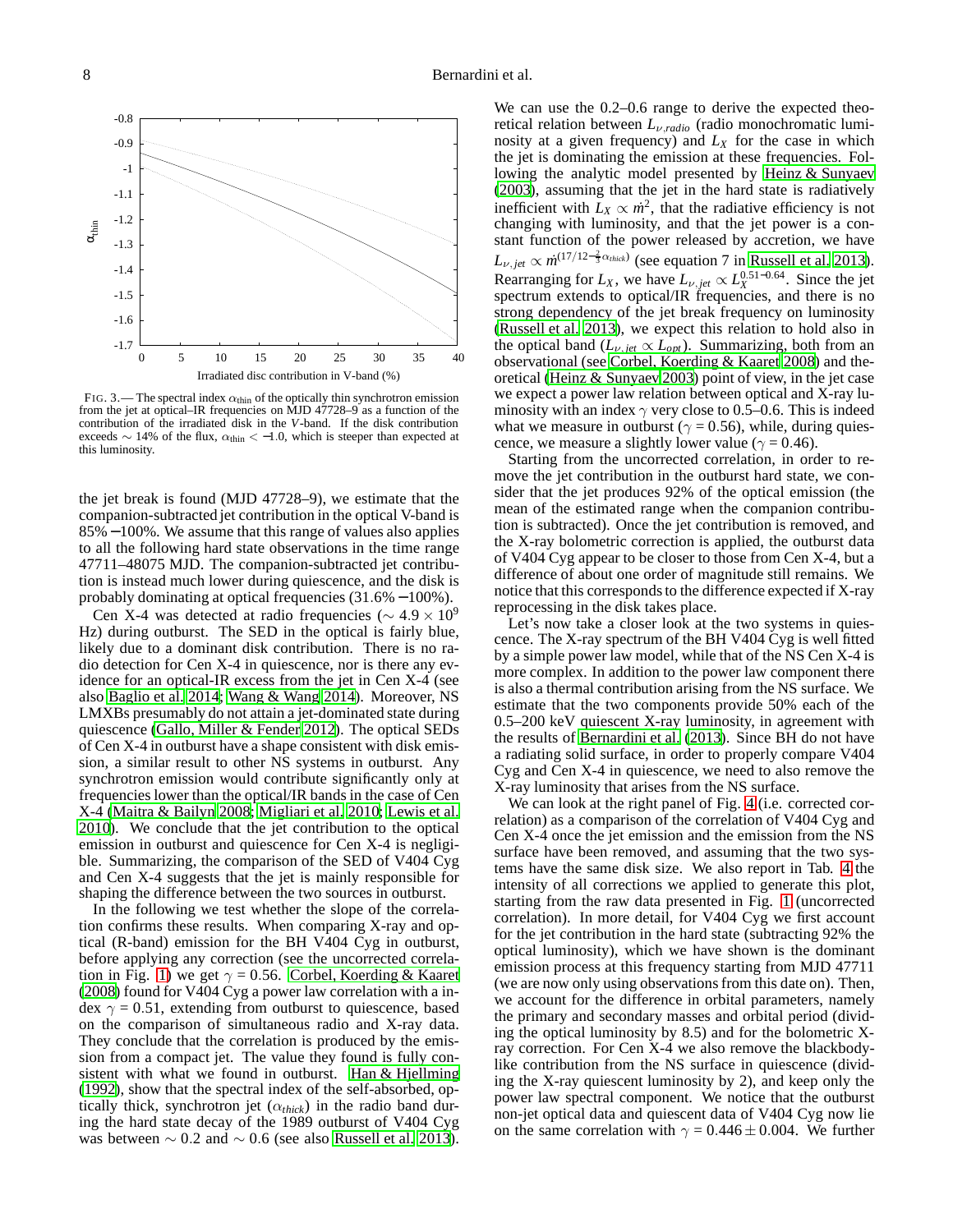<span id="page-10-0"></span>TABLE 4 SUMMARY OF ALL CORRECTIONS APPLIED TO THE RAW DATA IN FIG. [1](#page-5-1) (UNCORRECTED CORRELATION) TO GET FIG [4,](#page-11-0) RIGHT PANEL (CORRECTED CORRELATION). ξ IS THE X-RAY BOLOMETRIC CORRECTION.

| Ouiescence |              |                |               |                |  |  |
|------------|--------------|----------------|---------------|----------------|--|--|
| Source     | $\zeta$ a    | $\text{let}^b$ | disk size $b$ | NS surface $a$ |  |  |
| $Cen X-4$  | $\times$ 6.3 |                |               | $\div 2$       |  |  |
| V404 Cyg   | $\times$ 3.6 |                | $\div 8.5$    |                |  |  |
| Outburst   |              |                |               |                |  |  |
| Source     |              | jet            | disk size     | NS surface     |  |  |
| $Cen X-4$  | $\times 2.5$ |                |               |                |  |  |
| V404 Cyg   | $\times 5$   | $\times 0.08$  | $-8.5$        |                |  |  |

*<sup>a</sup>* Correction applied to the X-ray data.

*<sup>b</sup>* Correction applied to the optical data.

notice that Cen X-4 and V404 Cyg now display two correlations that perfectly match each other within  $1\sigma$  uncertainty (Cen X-4 has  $\gamma = 0.45 \pm 0.01$ ). We notice that both correlations have a slope close to 0.5, which is what is expected from X-ray reprocessing in the disk. It could be also consistent with a viscously heated disk case, where  $L_X \propto L_{opt-UV}^{0.3-0.6}$ [\(Shahbaz et al. 2015\)](#page-13-81). However, we emphasize that in quiescence the optical emission of V404 Cyg [\(Hynes et al. 2004\)](#page-13-36) and the optical-UV emission of Cen X-4 [\(Cackett et al. 2013;](#page-13-9) [Bernardini et al. 2013\)](#page-13-10) are correlated with that in the X-ray on short timescale (hundreds of seconds only for V404 Cyg), strongly suggesting that it is produced by X-ray reprocessing and not by an instability propagating in the disk on the viscous timescale, which is probably much longer than that.

We conclude that during outburst hard state of V404 Cyg, two main mechanisms, jet (dominant) and X-ray reprocessing, are responsible for the  $L_X - L_{opt}$  correlation. During quiescence, instead, the jet contribution is minimal, and the Xray reprocessing dominates. We ascribe to this the change in the normalization (and slope) in the uncorrected correlation (see Fig. [1\)](#page-5-1). For Cen X-4, X-ray reprocessing is likely the dominating emission process both in outburst and quiescence. However, to confirm that disk reprocessing is taking place we also need to carefully compare the energetics (see Sect. [4.2\)](#page-11-1).

#### 4.1.4. *Inclination and outer disk vertical size*

The amount of reprocessed light in the disk that reaches a far observer is proportional to  $cos(i)$ , where *i* is the binary system inclination with respect to the line of sight. Taking the values from Tab. [1](#page-4-0) ( $i = 32^\circ$  and  $i = 67^\circ$ , for Cen X-4 and V404 Cyg respectively), we expect Cen X-4 to be a factor  $\sim$  2 optically brighter with respect to V404 Cyg for a given X-ray input due to this effect only. However, we point out that *i* is model dependent and varies from paper to paper, e.g. [Shahbaz et al. \(1994](#page-13-63)) found  $i = 52 \pm 4^{\circ}$  for V404 Cyg. Moreover, the orbital inclination of Cen X-4 is not well constrained and within  $\sim 2.5\sigma$  it is consistent with 52°. We conclude that V404 Cyg correlation should be up-shifted by a factor of  $\leq$  2, depending on the exact value of its inclination.

The amount of reprocessed light from a geometrically thin irradiated disk, in the approximation of a X-ray point-like source located in its center in the disk plane, scales with  $(H/R)_{ext}$ , where *H* and *R* are the vertical size (semi-thickness) and the radius of the disk calculated at its outer edge, respectively (see e.g. Sect. 5.4.4 in [Bernardini et al. 2013](#page-13-10), for more details). We highlight that the geometry of the central Xray source is not known, however, even if it is extended (e.g. a Comptonizing corona), it would remain almost point-like when seen by the outer disk. In turn,  $H/R$  is proportional to  $\dot{M}^{3/20}$  and  $R^{2/7}$  (see equation 5.49 in [Frank, King & Raine](#page-13-95) [2002\)](#page-13-95), where  $\dot{M} = L_X / \eta c^2$ ,  $\eta \sim 0.1$  is the efficiency, and the outer radius is of the order of  $10^{11}$  cm and  $10^{12}$  cm for Cen X-4 and V404 Cyg, respectively. We explored how *H*/*R* changes with the X-ray luminosity for V404 Cyg and Cen X-4 from outburst to quiescence and found that for a given Xray luminosity Cen X-4 should be only a factor of 1.1–1.2 optically brighter. Moreover, we also found that in quiescence, for reasonable values of the viscosity parameter (e.g.  $0.0001 < \alpha < 1$ , the maximum amount of reprocessed luminosity is  $\leq 2\%$ .

We conclude that the effects due to the inclination and to the outer disk vertical size are minimal when comparing V404 Cyg with Cen X-4 in quiescence and outburst (hard state). Consequently, we do not further correct Fig. [4,](#page-11-0) right panel for these effects. We stress that for other sources the inclination can be accounted for (when it is well constrained), but the disk semi-thickness is model dependent and largely unknown for most sources including V404 Cyg and Cen X-4 (this is especially true in quiescence, where the structure of the disk is still unclear).

# 4.1.5. *How to generate Fig. 4, right panel*

Here we summarize step by step, the method and equations we used to generate Fig. 4, right panel (corrected correlation), starting from the raw data (uncorrected correlation) and adopting Cen X-4 as a benchmark. This may be useful to update this figure in the future, including e.g. more data from other LMXBs or new outburst data from V404 Cyg and Cen X-4.

By transforming the observed correlations, we now aim at sketching a "standard" correlation that would hold for disk reprocessing only for LMXBs containing a BH or a NS, with: I - a given bolometric luminosity; II - emission from the jet removed; III - a given accretion disk size (which in turn implies a given primary mass, secondary mass, and orbital period); IV - emission from the NS surface removed; V - a given inclination with respect to the line of sight.

I - The bolometric X-ray luminosity should be calculated using  $F_{3-9 keV} = F_{0.5-200 keV} \times \xi$ , where  $\xi$  is 0.4 for NS systems in outburst and 0.2 for BH systems in outburst hard state. In quiescence we used 0.16 and 0.28 for Cen X-4 and V404 Cyg respectively.  $\xi$  should be estimated for each system in quiescence when possible.

II - The jet emission contribution at optical frequency should be removed (both in outburst and quiescence, if present). For V404 Cyg in outburst hard state it is 92% of the companion-subtracted optical flux.

III - The jet-subtracted optical emission should be normalized to that of Cen X-4 using  $L_{opt} \propto L_X^{1/2} (M_p + M_c)^{1/3} P^{2/3}$ . For Cen X-4 we adopt  $M_p = 1.4 M_{\odot}$ ,  $M_c = 0.23 M_{\odot}$  (mass ratio  $q = 0.16$ ), and  $\vec{P_{orb}} = 0.6290522 \text{ days}.$ 

IV - The NS surface X-ray emission must be removed (if present). It is  $\sim$  50% of the bolometric X-ray luminosity for Cen X-4.

V - The inclination should be normalized to that of Cen X-4 using  $L_{opt} \propto cos(i)$ , where  $i = 32^\circ \pm_{2^\circ}^{8^\circ}$  . We did not correct the figure for this effect because the measure of *i* is model dependent and the inclination of Cen X-4 within uncertainty is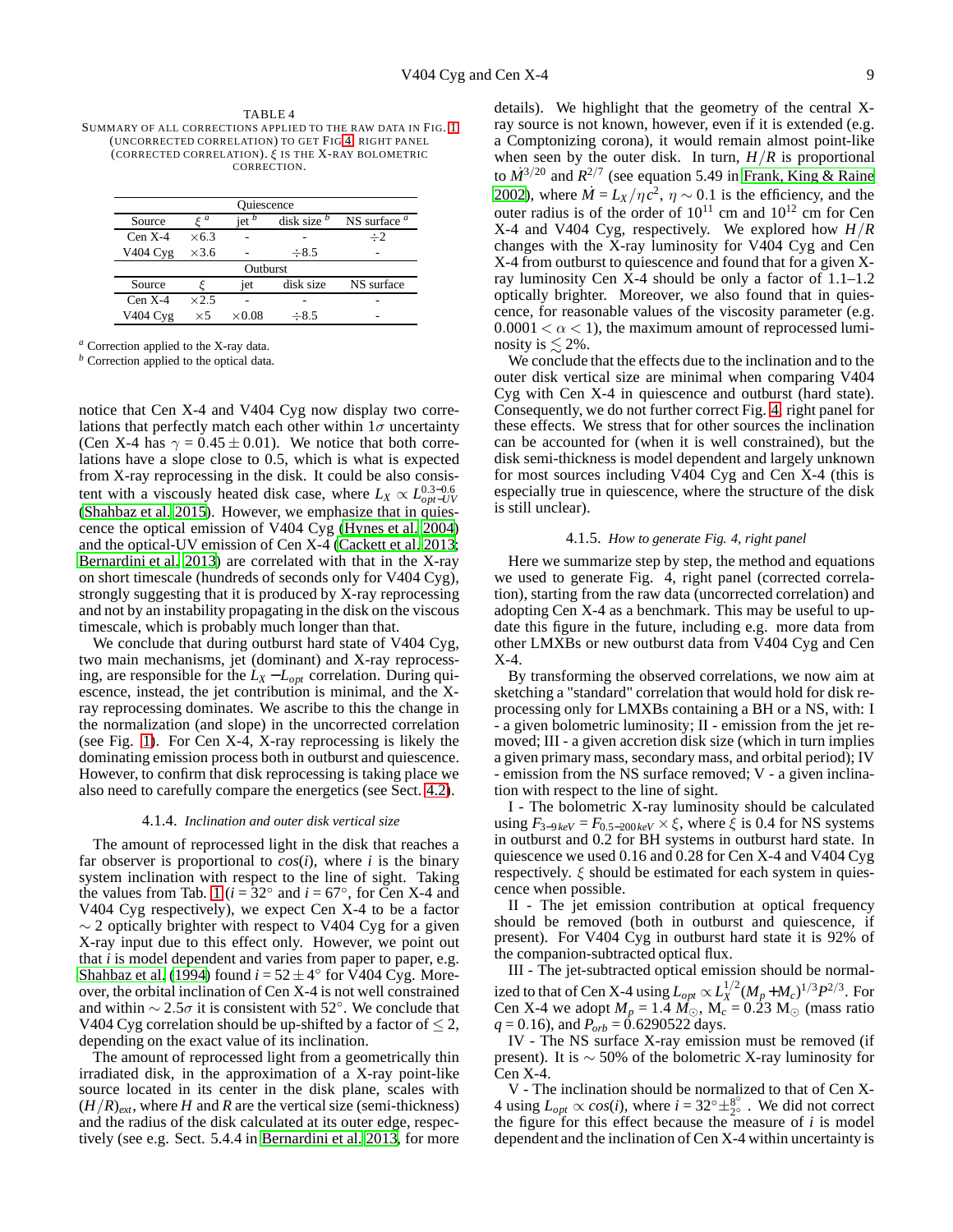<span id="page-11-0"></span>FIG. 4.— Optical – X-ray (0.5–200 keV) correlation. In both panels we used Cen X-4 as a benchmark. *Left panel:* The same as Fig. [1,](#page-5-1) but including the correction for orbital parameters (star masses and orbital period) and for the bolometric X-ray luminosity, which both affect the amount of optical emission we expect from reprocessing on the disk. Note that we have normalized the BH optical luminosity by a factor of 1/8.5 to account for the different disk sizes (see text for more details). The average systematic uncertainty level is a factor of 1.45 and 1.31 in optical and X-ray luminosity, respectively (black cross). *Right panel:* The same as the *left* panel, but first subtracting the jet contribution for V404 Cyg in outburst (92% of the R-band luminosity once the companion star has been subtracted) and the contribution from the NS surface in quiescence for Cen X-4 (50% of the 0.5–200 keV luminosity), and then dividing by 8.5. For V404 Cyg in outburst hard state, we are only plotting the observations where the jet is dominating  $(MJD \ge 47711)$  the emission at optical frequencies. The average systematic uncertainty level is a factor of 1.54 and 1.38 in optical and X-ray luminosity respectively (black cross).

consistent with that of V404 Cyg ( $i = 52^\circ \pm 4^\circ$ , [Shahbaz et al.](#page-13-63) [1994\)](#page-13-63).

# 4.2. *Energetics*

<span id="page-11-1"></span>To unambiguously assess whether reprocessing is a valid explanation for the observed correlation, we must take into account that in the reprocessing scenario, the optical reprocessed luminosity is just a small fraction of the X-ray luminosity (a few per cent in outburst, less than 2% in quiescence) if the disk is geometrically thin [\(Shakura & Sunyaev 1973\)](#page-13-96).

We start exploring the outburst data. In the case of the BH system we first subtract the dominating jet contribution in outburst. Moreover, we only account for the X-ray bolometric correction, and not for the accretion disk size. Then we compare the optical luminosity to that in the X-ray. From the power law fit to the correlation we measure  $L_V/L_X \sim$ 0.04 − 0.1% for Cen X-4 and *LR*/*L<sup>X</sup>* ∼ 0.6 − 2.4% for V404 Cyg, two values fully consistent with the reprocessing scenario. Even considering a wider optical-UV range (e.g. not only the R or the V band), the ratio would remain small for both systems and consistent with reprocessing.

On the contrary, during quiescence the X-ray flux of both sources is much fainter. Consequently, in order to properly compare the energetics, we need to consider the contribution of the extra light (e.g. in excess of that coming from the companion) in the whole optical and UV band. For Cen X-4 we used the *Swift* optical-UV and X-ray data (obsid= 0003532019) presented in [Bernardini et al. \(2013\)](#page-13-10). From the SED we measured a total excess optical-UV luminosity (excluding the *Swift* UVM2 band because it overlaps with others) of  $2.3 - 3.8 \times 10^{32}$  erg/s that we compare with the X-ray luminosity. We here use the 0.01–200 keV luminosity, where we also include the extreme UV and the soft X-ray bands that are expected to produce reprocessing, with the caveat that the real spectral shape below 0.5 keV is not known. We extrapolate the X-ray spectral model, using the

 $1\sigma$  uncertainty on the parameters of the NS atmosphere and the broken power law. For the latter we used  $\Gamma = \overline{1.02 \pm 0.1}$ and  $E_{cutoff} = 10.4 \pm 1.4$  keV (see [Chakrabarty et al. 2014](#page-13-64)). We estimate  $L_{0.01-200 \text{keV}} = 1.3 - 1.7 \times 10^{33}$  erg/s. Correspondingly, we get a ratio *Lopt*−*UV* /*L<sup>X</sup>* ∼ 18−22% that appears high to be only due to X-ray reprocessing in a geometrically thin disk. The ratio is higher than that previously reported by [Bernardini et al.](#page-13-10) [\(2013\)](#page-13-10) who used instead a simple power law spectra shape (e.g. without a energy cut off).

For V404 Cyg, unlike Cen X-4, the companion star dominates at all frequencies in the average SED and in particular in the UV band (see Fig. [2\)](#page-8-0), so the disk contribution in the optical is likely small (see also Fig. 1 in [Hynes et al. 2009](#page-13-62)). Consequently, as we did for outburst data, we measured the excess emission in V404 Cyg in the optical only, and directly from the power law fit to the correlation, where we only account for the X-ray bolometric correction. We get  $L_R^{min} \sim 1.8 \times 10^{32}$ erg/s and  $L_R^{max} \sim 1.8 \times 10^{33}$  erg/s (where  $L_R^{min}$  and  $L_R^{max}$  are the minimum and maximum of the quiescent R-band excess). We estimate the X-ray luminosity using the high and low count rate spectra presented in [Bernardini & Cackett](#page-13-80) [\(2014\)](#page-13-80), fitting it with a cutoff power law, where  $\Gamma = 1.85 \pm 0.15$  and  $E_{cutoff} =$  $19\pm^{19}_{7}$  keV [\(Rana et al. 2015\)](#page-13-47). From the extrapolation of the X-ray spectral model we get  $L_{0.01-200 \text{keV}}^{min} \sim 1.0 \times 10^{33}$  erg/s and  $L_{0.01-200 \text{keV}}^{max} \sim 3.1 \times 10^{33}$  erg/s. Consequently, we measure  $L_{opt-UV}/L_X \sim 18-58\%$ . We notice that this range is very sensitive to the power law parameters. Taking into account the 3 $\sigma$  uncertainty on it, we get  $L_{opt-UV}/L_X \sim 7-20\%$ .

We conclude that reprocessing in a geometrically thin disk can easily explain the optical-UV excess in outburst for both Cen X-4 and V404 Cyg (once the jet contribution is removed for the latter source). This matches the results of [Russell et al.](#page-13-30) [\(2006\)](#page-13-30) and [Russell, Fender & Jonker](#page-13-31) [\(2007\)](#page-13-31) for the global population of BH and NS systems. In quiescence, the amount of optical-UV light exceeds that expected from reprocessing

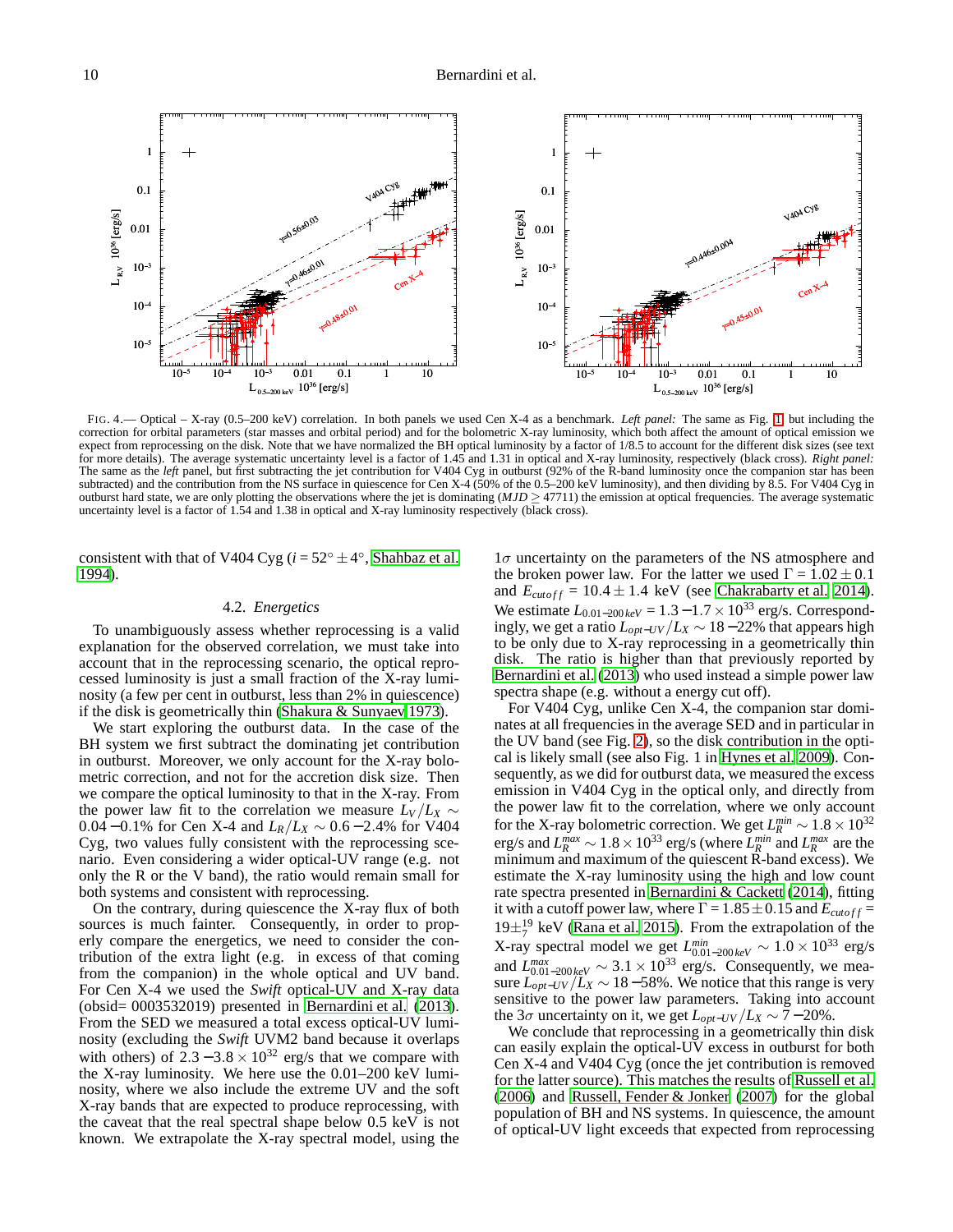in a geometrically thin disk even if we include the contribution from the irradiated surface of the companion. The latter can only reprocess a few per cent of the X-ray emission (e.g.  $\leq$  4% in the case of Cen X-4; [Bernardini et al. 2013](#page-13-10)). However, in the case of V404 Cyg, some residual intrinsic (e.g. not reprocessed) contribution from the disk could still be present, reducing the ratio  $L_{opt-UV}/L_X$ . Unfortunately, it is difficult to constrain the exact amount of this residual contribution with the currently available SED. We point out that in quiescence the real structure of the disk is still unknown. If the outer edge of the disk is thicker (e.g. because of the matter that accumulates on the stream impact point), or if the disk is warped, or if the X-ray source is not point-like, and/or the emission originates above the disk plane, like in the so called "lamppost" geometry [\(Nayakshin & Kallman 2001\)](#page-13-97), the maximum amount of reprocessed light would increase and could match the observed ratio. In this respect, we notice that [Dubus et al.](#page-13-98) [\(1999](#page-13-98)), using a self-consistent X-ray irradiated accretion disk model, showed that the outer disk of LMXBs can only be irradiated by the central X-ray source if the latter is located above the disk plane or if the disk is warped, or both (because the self screening from the inner disk). Moreover, we emphasize that the real spectral shape of both sources below 0.5 keV is not known. For example, the boundary layer of the disk could produce seed photons for reprocessing and its emission could peak below 0.5 keV. This would further reduce the ratio *Lopt*−*UV* /*LX*.

[Campana & Stella \(2000](#page-13-8)) suggested that for NS LMXBs the UV and X-ray emission could be produced at the shock between the matter transferred from the companion and the pulsar relativistic wind under the hypothesis that the NS posses weak, rapidly rotating, magnetosphere. In this case, accretion down to the NS surface maybe halted and a correlation between the UV and the X-ray power law flux is expected. However, for Cen X-4 the UV emission is also correlated with the thermal emission (which is changing in tandem with the power law one) suggesting that matter finally reaches the NS surface [\(Bernardini et al. 2013\)](#page-13-10).

# 5. CONCLUSIONS

We have collected for the first time quasi-simultaneous optical (V, R bands) and X-ray luminosity, together with radio to UV SEDs, from outburst to quiescence, for two of the best studied transient LMXBs: the NS system Cen X-4 and the BH system V404 Cyg.

We found that for Cen X-4 a strong correlation of the form  $L_{opt} \propto L_{X}^{0.44}$  holds over 6 order of magnitude in X-ray luminosity. A similar correlation is found for V404 Cyg in outburst during the hard state, where  $L_{opt} \propto L_X^{0.56}$  and in quiescence where  $L_{opt} \propto L_X^{0.46}$ . However, the optical quiescent data of V404 Cyg are a factor of 4–15 under-luminous, based on the extrapolation of the outburst correlation alone, namely, there is a change also in the normalization of the correlation before entering in the quiescent state. Moreover, we found the BH to be optically brighter than the NS at a given X-ray luminosity by a factor of 160–280 in outburst and a factor about 13-25 in quiescence.

We found from the SEDs of V404 Cyg in outburst that the jet contributes the majority of the optical flux during the hard state, whereas in the soft state the (probably irradiated) disk dominates the optical emission. We identified the main physical mechanisms that make V404 Cyg optically brighter than Cen X-4 for a given X-ray luminosity. Once we consider the bolometric X-ray emission and we account for the fact that the optical emission during the BH outburst hard state is jetdominated, while the jet very likely produces negligible contribution in the case of the NS (both in outburst and quiescence), that the BH is more massive and has a larger accretion disk, and for Cen X-4 in quiescence we only consider the Xray emission produced by the power law spectral component (namely the emission from the NS surface is subtracted), the two systems lie on the same correlation: a single power law with slope close to 0.5, extending from outburst to quiescence.

We have also shown that For V404 Cyg in outburst (hard state), two mechanisms, the dominant jet and X-ray reprocessing are responsible for the observed  $L_X - L_{opt}$  correlation. During quiescence instead, the contribution of the jet is minimal. This is what probably produces the changes in the normalization and slope of the uncorrected correlation of V404 Cyg. For Cen X-4 in outburst, X-ray irradiation and reprocessing from the disk is very likely the dominating mechanism in producing the correlation. For both sources in quiescence (in particular for Cen X-4), the ratio between optical-UV and X-ray luminosity is above that expected from reprocessing in a geometrically thin accretion disk. We speculate that the emission from the boundary layer of the disk could peak below 0.5 keV, or that the outer disk could be thicker, the disk could be warped, and/or the irradiating X-ray source could be extended, and/or above the disk plane.

Based on the present study we suggest that the three main factors, the jet contribution, the accretion disk size (proportional to the orbital period), and the X-ray bolometric correction could account for the global difference between the optical/X-ray relationship of the population of BH and NS transients. The effects due to the system inclination should be also considered (but was marginal when comparing Cen X-4 and V404 Cyg). The average difference in optical luminosity for the two global populations is a factor of  $\sim$  20 [\(Russell et al. 2006\)](#page-13-30), but it is expected to vary from case to case. This can be verified through detailed studies of the other systems.

In this respect, we generate a plot (Fig. [4,](#page-11-0) right panel) where we show a *universal Lopt* − *L*<sup>0</sup>.5−<sup>200</sup> *keV* correlation for reprocessing only. The plot is normalized to the parameters of Cen X-4. The jet contribution in the optical band is removed, the primary mass is  $1.4M_{\odot}$ , the mass ratio is  $q = 0.16$ , and the orbital period is  $P_{orb} = 0.629$  days (which translates to a disk size  $R_{out} \sim 10^{11}$  cm), the X-ray emission from the NS surface is removed, and the orbital inclination is  $i = 32^\circ$ . We provide details on how update this figure to include new data (from other sources and from new outbursts of V404 Cyg and Cen X-4).

#### ACKNOWLEDGMENTS

We acknowledge the anonymous referee for useful comments. FB acknowledges Koji Mukai for his precious suggestions and Tariq Shahbaz for the useful discussion. LS acknowledges partial support from ASI INAF I/004/11/1. SC acknowledges the financial support from the CHAOS project ANR-12-BS05-0009 supported by the French Research National Agency.

#### <span id="page-12-0"></span>**REFERENCES**

<span id="page-12-1"></span>

Baglio M. C., D'Avanzo P., Campana S., Covino S., 2014, A&A, 566, A9 Baglio M. C., D'Avanzo P., Muñoz-Darias T., Breton R. P., Campana S., 2013, A&A, 559, A42